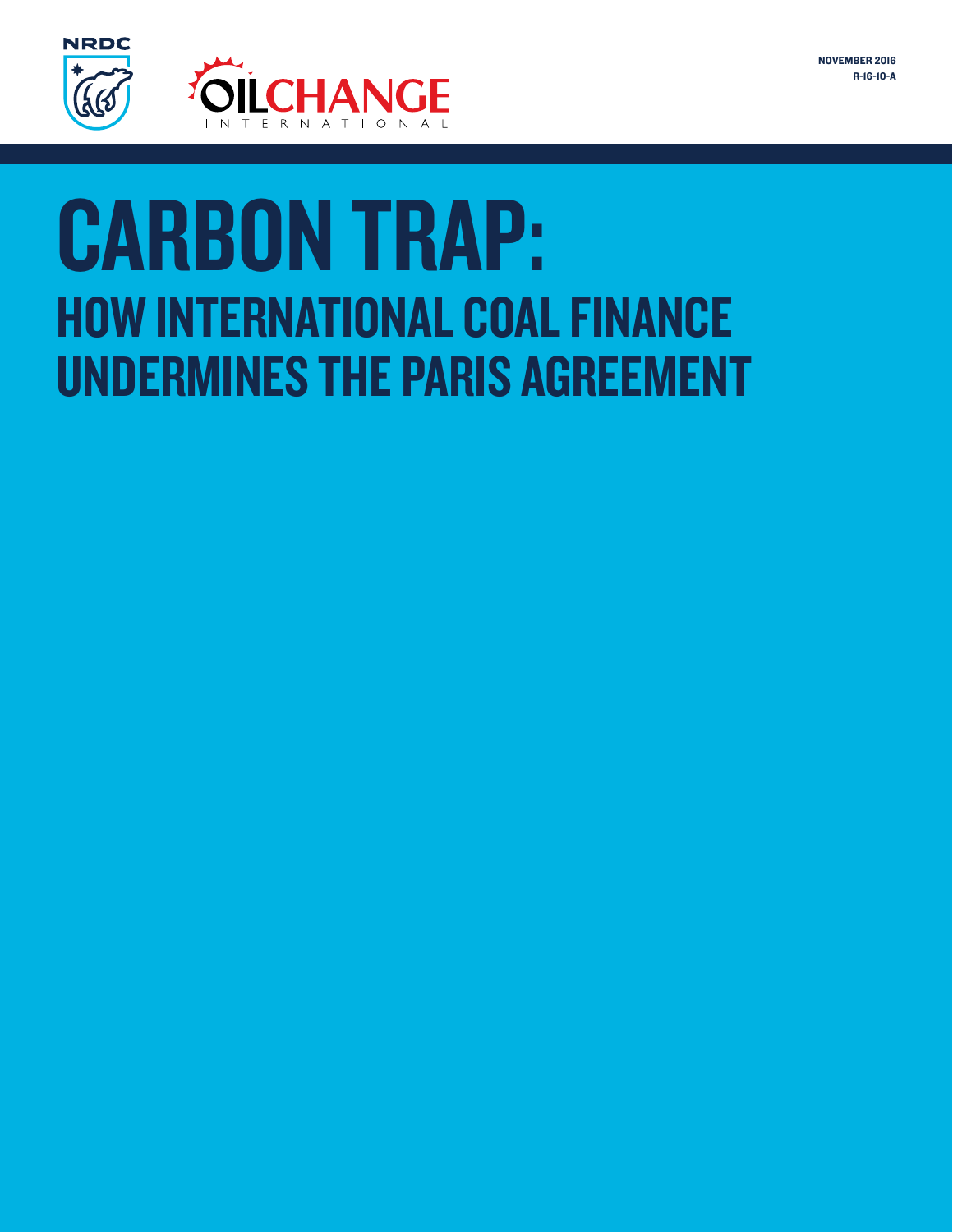#### Acknowledgments

Written by Han Chen, Alex Doukas, Jake Schmidt, and Sarah Lyn Vollmer. Data compiled by Han Chen, Silvia Peng, and Sarah Lyn Vollmer.

The authors are grateful for feedback from the following reviewers: Josh Axelrod and Theo Spencer of the Natural Resources Defense Council, Andrew Scott of the Overseas Development Institute, Xueying Wang of the Climate Policy Institute, and Wawa Wang of Bankwatch. The authors would also like to thank the following individuals for their consultation: Athena Ronquillo-Ballesteros, Lihuan Zhou, and Yijia Chen of the World Resource Institute, Kevin Gallagher of Boston University, Yuki Tanabe of JACSES, Winslow Robertson, and Kareem Saleh.

The authors attempted to contact a number of the institutions referenced in this report that have financed new coal projects since the previous reports "Under the Rug" (June 2015) and "Swept Under the Rug" (May 2016). We appreciate the feedback from the institutions that responded.

#### About NRDC

The Natural Resources Defense Council is an international nonprofit environmental organization with more than 2.4 million members and online activists. Since 1970, our lawyers, scientists, and other environmental specialists have worked to protect the world's natural resources, public health, and the environment. NRDC has offices in New York City, Washington, D.C., Los Angeles, San Francisco, Chicago, Montana, and Beijing. Visit us at nrdc.org.

#### About Oil Change International

Oil Change International is a research, communications, and advocacy organization focused on exposing the true costs of fossil fuels and facilitating the coming transition toward clean energy. Oil Change International, 714 G Street S.E., Washington, D.C. 20003, www.priceofoil.org.

*NRDC Acting Chief Communications Officer:* Michelle Egan *NRDC Deputy Directors of Communications:* Lisa Goffredi and Jenny Powers *NRDC Policy Editor:* Mary Annaïse Heglar *Design and Production:* www.suerossi.com

© Natural Resources Defense Council 2016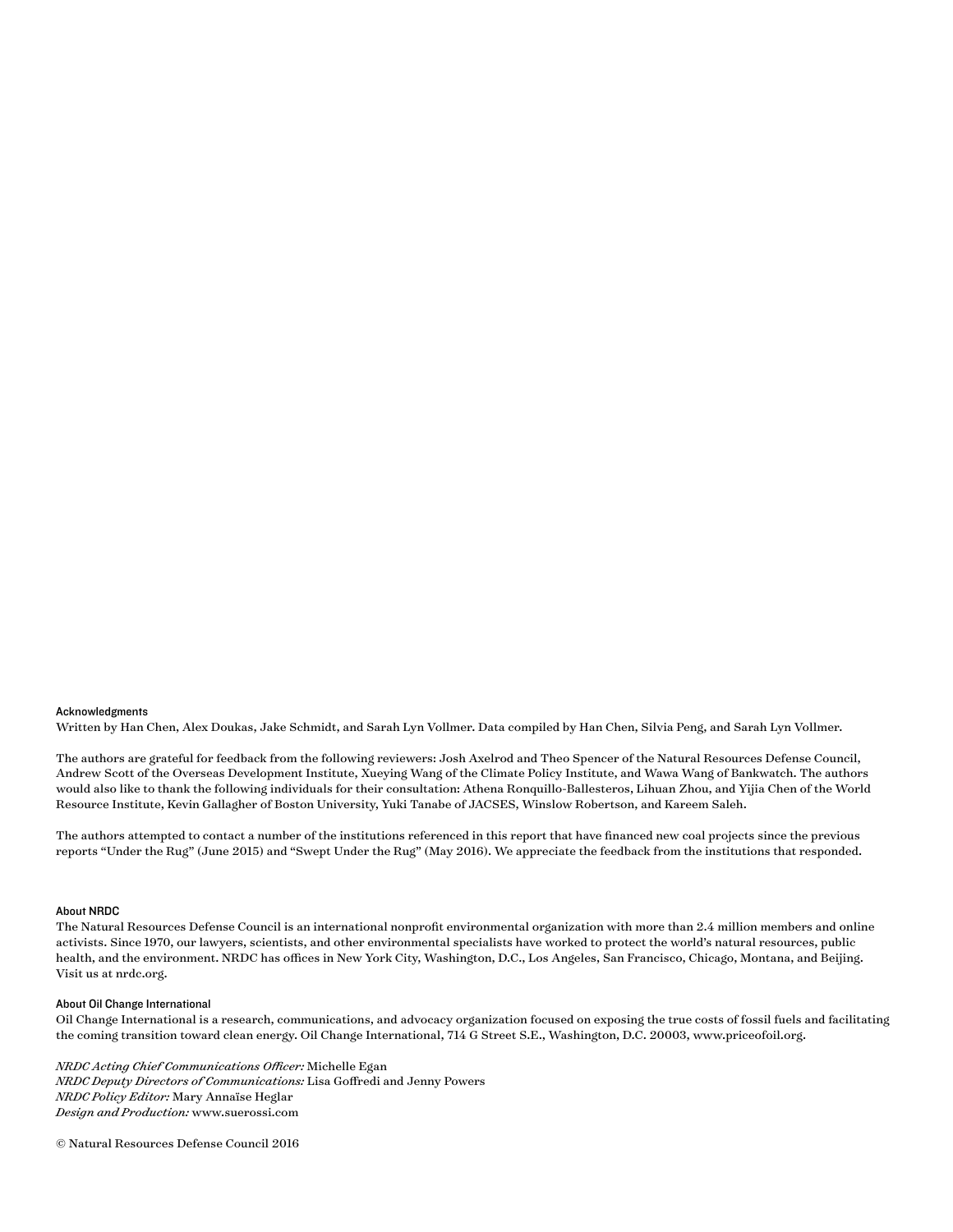# **Table of Contents**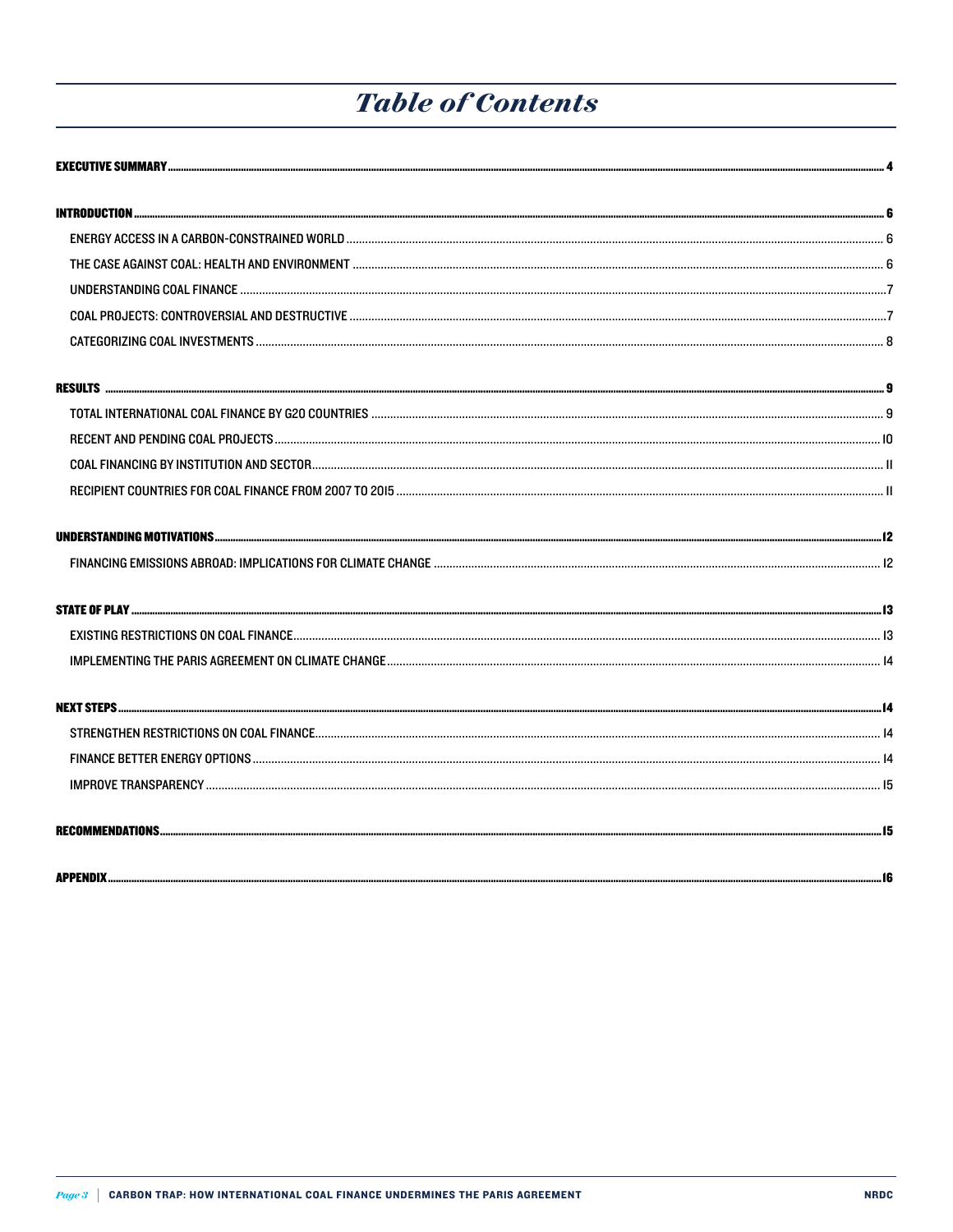# *Executive Summary*

As the threat of climate change looms, the world must transition to cleaner energy and avoid burning most fossil fuels. Coal is of particular concern, accounting for twofifths of global carbon emissions from fossil fuel use more than any other individual source. Still, governments continue to invest in projects that further the world's dependence on coal.

Governments have a limited pool of public funds that they can use to make investments in other countries, often in an effort to bring sorely needed energy resources to places without reliable energy access. While expanding energy access is a worthy endeavor, these investments often take the form of coal-fired power plants, coal mining, and other coal-related projects, such as the building of railways and ports designed primarily to transport coal. These dirty investments are damaging the air, water, public health, and environment of developing nations under the guise of bringing energy. The costs and life spans of coal projects can stretch for decades, trapping developing nations in a system of incredibly carbon-intensive energy use.

It is time to turn this tide toward sustainable, profitable clean energy projects. At the Paris Climate Conference, held in December 2015, 195 nations agreed to cut their dependence on fossil fuels in a concerted effort to limit global temperature rise. The Paris Agreement also called for the shift of trillions of dollars in investment toward low-emission, climate-resilient development. The world must use its relatively small pool of public finance funds prudently to catalyze that shift.

The governments of the G20 nations account for the vast majority of international coal finance, much of which flows from export credit agencies (ECAs). Businesses in the financing country—rather than in the recipient countries, where the coal projects are built—are the main beneficiaries of these investments. The emerging economies, on the other hand, are left to grapple with the financial, public health, and environmental impacts. Unfortunately, the finance institutions provide very little public disclosure of the coal projects they finance. This report and accompanying database provide a window into the projects being financed.

Our analysis shows:

- **1. Between 2007 and 2015, G20 nations financed \$76 billion worth of international coal projects. China, Japan, Germany, and South Korea accounted for four-fifths of this financing.** 
	- $\blacksquare$  China financed \$25 billion
	- **Japan financed \$21 billion**
	- Germany financed  $$9$  billion
	- $\blacksquare$  South Korea financed \$7 billion

#### **2. G20 nations are considering financing new coal projects worth more than \$24 billion.**

- $\blacksquare$  Japan plans to finance \$10 billion
- $\blacksquare$  China plans to finance \$8 billion
- South Korea plans to finance  $$2$  billion
- **3. The top three recipient countries for G20 coal project financing are Indonesia (\$11 billion), Vietnam (\$10 billion), and South Africa (\$7 billion).**  Indonesia and South Africa are G20 members.
- **4. Low-income countries received less than 2 percent of G20 international coal financing.** Instead, most of the money went to middle- and high-income countries, contrary to frequent claims that public finance for coal is intended to help the poorest countries expand access to energy.

Several multilateral banks and the export credit agencies for countries in the Organisation for Economic Cooperation and Development (OECD) have pledged to restrict coal financing. China's Green Credit Guidelines ask banks to consider climate risks in their investments abroad. Even so, new publicly funded coal projects loom on the horizon. Prioritizing coal producers' access to low-interest financing and loan guarantees—without accounting for the costs of the many externalities such as environmental degradation, pollution, and health impacts—unfairly favors coal over clean energy alternatives. Newly built coal infrastructure that will be around for decades is a carbon trap—locking countries into many years of harmful greenhouse gas emissions. Coal investment impedes the transition to a low-carbon economy. Given the grave climate and health impacts linked to coal use, it is time to end public financing for coal projects. To address climate change and improve transparency, we offer the following recommendations:

- $\blacksquare$  G20 nations that are members of the OECD should **expand restrictions on coal finance** so they apply not only to coal plants but to all coal activities, such as exploration and mining.
- National policymakers should **develop clear guidelines for limiting coal finance**—in line with their national circumstances, with clear criteria for ensuring that future energy financing is consistent with the Paris Agreement, and with appropriate accounting for the cost of externalities.
- Governments and multilateral organizations should **disclose coal financing from all public institutions**, such as export credit agencies, development banks, majority state-owned banks, and others.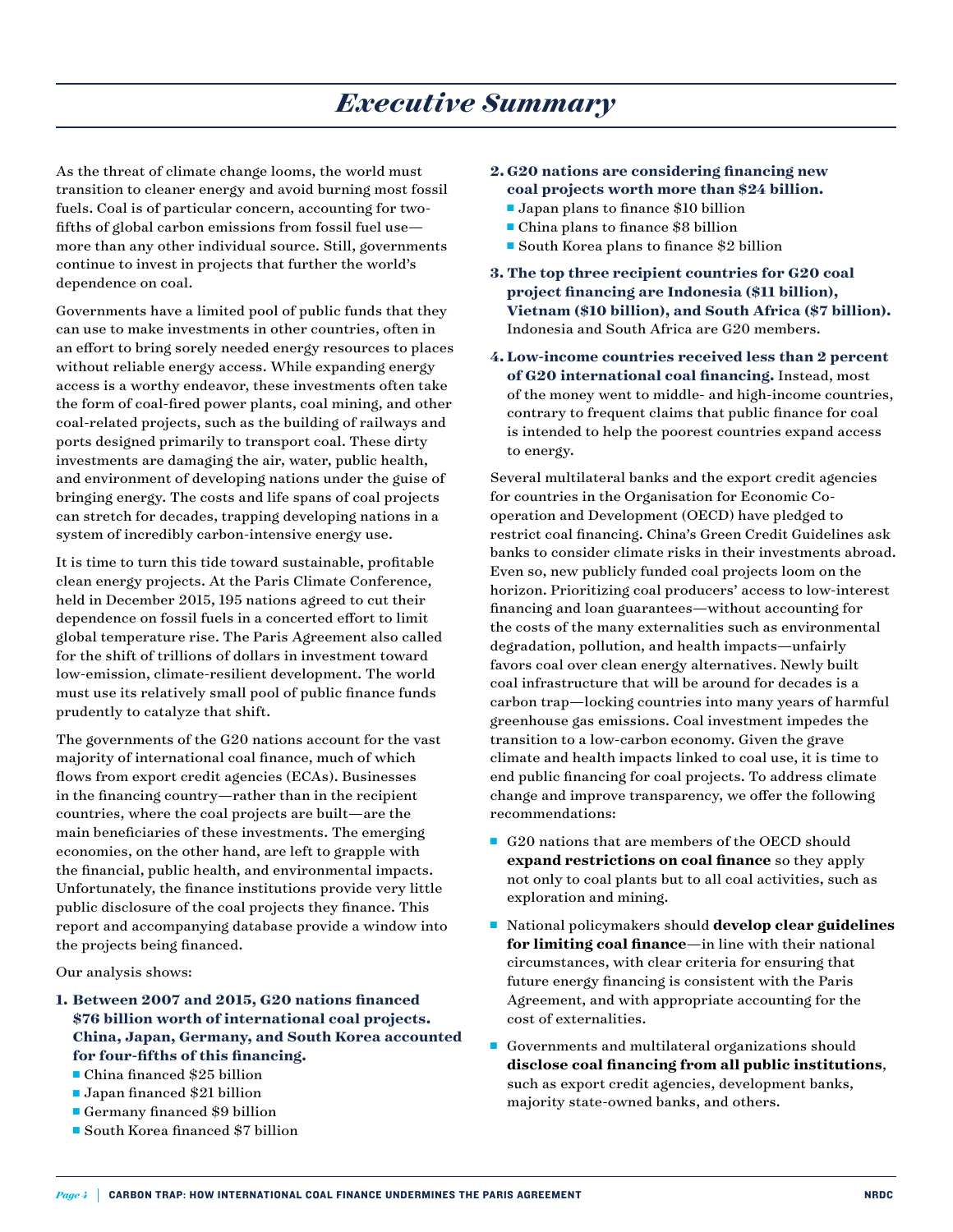## SHARE OF INTERNATIONAL COAL FINANCE BY G20 COUNTRY 2007-2015



These 4 countries accounted for 80 percent of international coal finance by G20 countries between 2007 and 2015.

This report reviews international coal financing from 2007 through September 2016 in the G20 countries: Argentina, Australia, Brazil, Canada, China, France, Germany, India, Indonesia, Italy, Japan, Mexico, Russia, Saudi Arabia, South Africa, South Korea, Turkey, the United Kingdom, and the United States. While the European Union is also part of the G20, this analysis includes only those European Union member states that are also individual members of the G20. We chose the G20 because of its diverse global membership and role in setting global norms. It should be noted that the G20 nations are financers of coal projects in some cases and recipients in others.

## COUNTRIES IN THE G20 WITH THE MOST FINANCING PLANNED FOR FUTURE INTERNATIONAL COAL PROJECTS

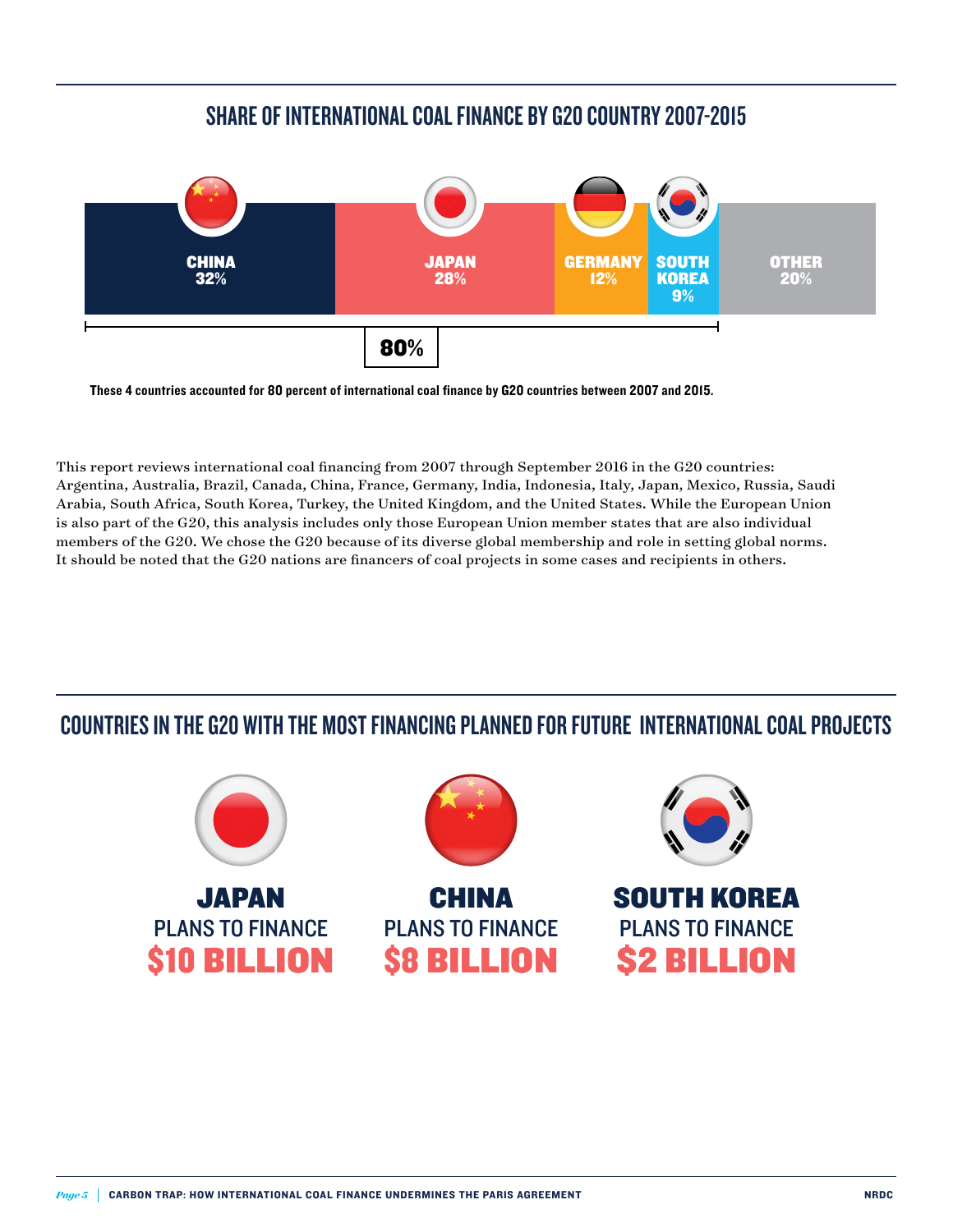#### ENERGY ACCESS IN A CARBON-CONSTRAINED **WORLD**

Around the world, hundreds of millions of people still have limited energy access. A central challenge for the decades ahead is how to meet that very real need without reliance on carbon-intensive fossil fuels.

In December 2015, more than 190 nations met in Paris for the 21st Conference of the Parties (COP21) to the United Nations Framework Convention on Climate Change (UNFCCC). The conference produced the Paris Agreement, with countries committing to doing their part to limit the average global temperature increase to well below 2 degrees Celsius, and making best efforts to limit it to 1.5 degrees.<sup>1</sup> One of the agreement's three stated objectives is "[m]aking finance flows consistent with a pathway towards low greenhouse gas emissions and climate-resilient development."2 The Paris Agreement entered into force on November 4, 2016, and the global mandate to reduce emissions has never been clearer.

Energy production must be shifted to a low greenhouse gas emissions pathway, but energy finance has traditionally flowed to pollution-heavy energy sources, including coal. Today, more and more experts recognize that continued government financing for international coal projects flies in the face of climate-resilient development and stated international goals. Newly built coal infrastructure that will be around for decades is a carbon trap—locking countries into many years of harmful greenhouse gas emissions.

The latest report from the Intergovernmental Panel on Climate Change (IPCC) clearly states that human activities, especially the burning of fossil fuels, have increased the concentrations of greenhouse gases in the atmosphere, leading in turn to a rise in global temperatures.<sup>3</sup> Compared with oil and gas, coal has the highest carbon content per unit of energy.4 Coal accounts for two-fifths of all global energy-related carbon emissions—more than any other individual source.5 Researchers have calculated that for just a 50 percent chance of avoiding a 2 degree Celsius temperature rise, at least 80 percent of global coal reserves need to remain unused.<sup>6</sup> For a better chance of avoiding a rise of 2 degrees—or 1.5 degrees, the Paris Agreement's more aspirational goal—the proportion of coal that must remain unburned is even higher.7 If we want to limit future temperature increases, it is critical that governments limit future coal projects. We must escape the carbon trap and pursue a clean energy pathway.

Nations around the world, especially members of the G7 and G20, have made repeated commitments to both fight climate change and end fossil fuel subsidies. However, government financing of international coal projects continues—despite the Paris Agreement—with hundreds of billions of dollars in government support flowing into coal projects. Now, when the global community must marshal its resources to fight climate change, governments are using scarce public money to aggravate the problem. Government financing for coal—largely in the form of export support, but also as development aid and general finance—is facilitating the expansion of coal use and exacerbating climate change. The same government resources spent on coal would be better spent supporting the renewable energy market, which has grown rapidly over the past decade, from \$88 billion in 2005 to \$330 billion in 2015.8

#### THE CASE AGAINST COAL: HEALTH AND ENVIRONMENT

Coal produces 60 percent of global combustion-related sulfur dioxide emissions.<sup>9</sup> Sulfur dioxide can worsen heart disease and respiratory problems. Particulate matter from coal plants has similar impacts, increasing the risk of heart attack and stroke and leading to bronchitis, reduced lung function, and premature death. Coal combustion also produces nitrogen oxides, mercury, and combustion waste ash and sludge, which include toxins such as arsenic and heavy metals. Nitrogen oxides produce smog, which causes lung damage and aggravates asthma. Mercury can cause neurological problems, especially for children. Coal combustion waste products can contaminate water supplies and endanger marine life. They also poison the fish we eat, reducing their populations and threatening the livelihoods of fishermen.<sup>10</sup> A recent report from the International Energy Agency linked coal and oil combustion to 3 million premature deaths a year.

In 2015, the World Wildlife Fund (WWF) and Oil Change International published an assessment of the environmental costs of 20 coal power plants supported by export credit agencies.<sup>11</sup> Using a methodology developed by the International Monetary Fund (IMF), the analysis assessed the local air pollution and global climate change impacts and estimated the 2015 economic costs of the emissions to be as much as \$32.1 billion. The health and climate costs far outweigh the value of the financing. The annual costs of local air pollution were estimated to range from \$3.6 billion to \$20.2 billion. Over the 50-year potential life span of a coal plant, \$1 in export credit investment could produce more than \$100 in local air pollution costs alone.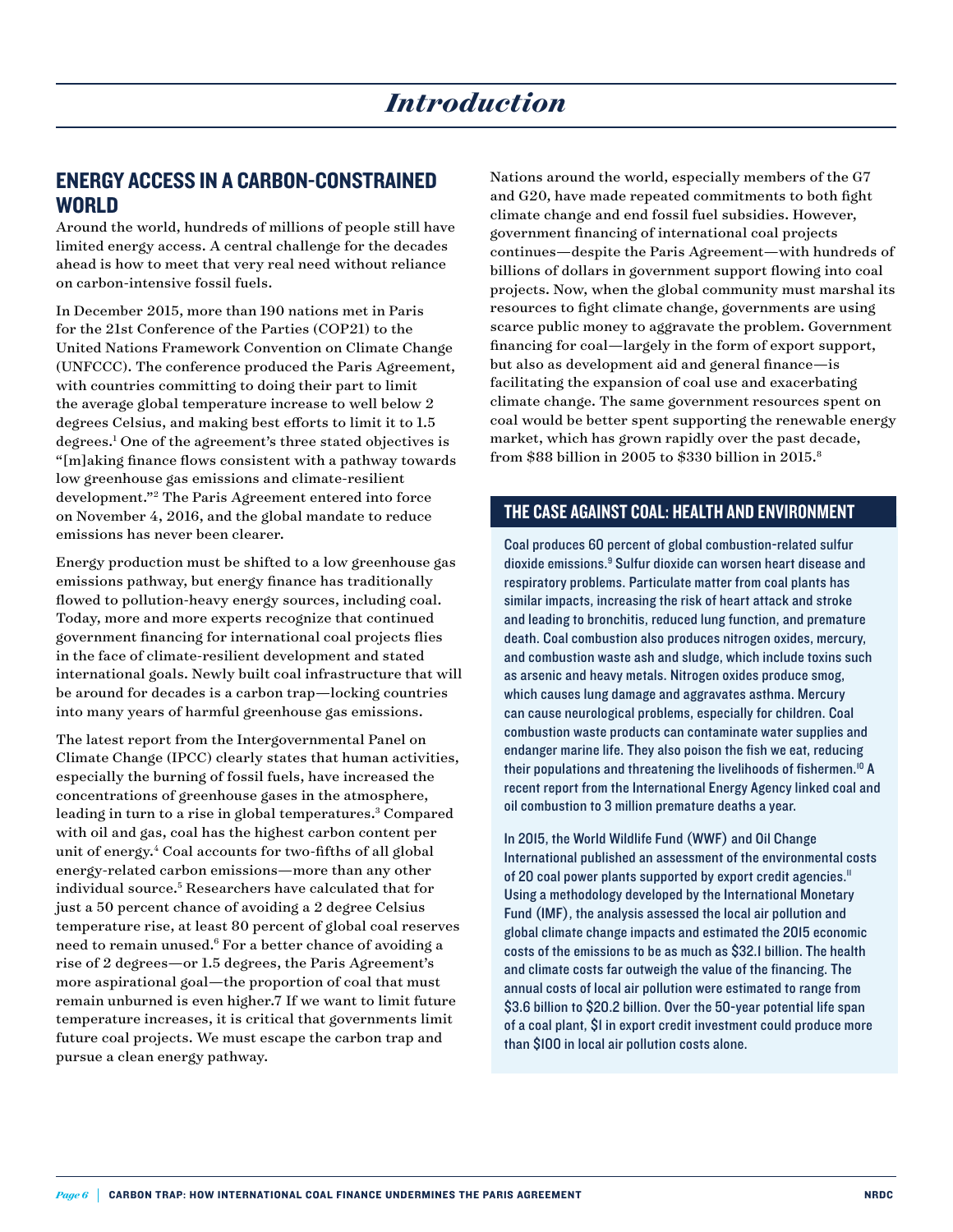## UNDERSTANDING COAL FINANCE

Without international financing by investors and banks, coal projects would not exist, because new coal developments require huge amounts of capital. For example, building a 600-megawatt coal-fired power plant might cost anywhere from \$500 million to \$1.3 billion.<sup>12</sup> In the database accompanying this report, we calculated the amount of public financing for each plant, coal mine, coal-related transmission and distribution project, and railway or port designed primarily to facilitate the transport of coal. Since countries often provide very limited public disclosure of the coal projects they finance, the figures presented in this report are likely to underestimate the totals.

Given coal's climate, health, and environmental impacts, such projects should not be financed at all—let alone with billions in public funds. Investing in and subsidizing coal projects in a carbon-constrained world is a losing proposition for the planet, especially for the recipient countries.

Countries must consider the full costs of coal before making an investment. Coal investments can turn out to be "stranded assets"—meaning that they cost more to build than they generate in revenue—when investors factor in coal's externalities such as environmental damage and health impacts. The International Energy Agency's World Energy Investment Outlook estimates that, after a full accounting of external costs, coal power plants worth \$120 billion could be stranded.<sup>13</sup>

Commercial banks may have provided \$130 billion for coal mining and power plants in 2014, but these private financial institutions are already starting to reject coal plants from their financial portfolios. In 2015, the commercial bank Natixis entirely banned coal mining and coal utilities from their lending portfolio, citing the "multiple risks associated with the coal industry, these being not just environmental, but economic and regulatory as well."14 Many other commercial banks, including Bank of America, BNP Paribas, Citigroup, Crédit Agricole, ING, Morgan Stanley, Wells Fargo, and Société Générale, have banned or restricted coal mining and coal power plants in their lending portfolios.<sup>15</sup> Many of the world's largest institutional investors, such as Allianz, Axa, and KLP, have divested from coal mining and coal-fired power plants, and so has Norway's \$900 billion sovereign wealth fund.<sup>16</sup>

This report reviews international coal financing from 2007 through September 2016 in the G20 countries: Argentina, Australia, Brazil, Canada, China, France, Germany, India, Indonesia, Italy, Japan, Mexico, Russia, Saudi Arabia, South Africa, South Korea, Turkey, the United Kingdom, and the United States. While the European Union is also part of the G20, this analysis includes only those European Union member states that are also individual members of the G20. The G20 was chosen because of its diverse global

membership and role in setting global norms. It should be noted that the G20 nations are financers of coal projects in some cases and recipients in others.

G20 nations should be leading the shift away from coal investments rather than falling behind the private sector, which has already started to make that shift. Financing coal projects abroad also contrasts with domestic policies. For instance, the U.K. government is considering phasing out coal-fired power plants by 2023.17

## COAL PROJECTS: CONTROVERSIAL AND DESTRUCTIVE

In addition to significant environmental and health impacts, many of the coal projects documented here are controversial due to their social impacts. These plants have generated tension in Indonesia, Bangladesh, and the Philippines, all major recipients of G20 public finance for coal projects. Coal plant construction has come with involuntary relocations, intimidation, and attacks on local residents and anti-coal activists. In July 2016, Gloria Capitan, who led a campaign against coal projects in the Philippines, was murdered by two unidentified gunmen. Some 33 environmental activists in the country were killed in 2015.18

Pollution from Indonesia's Cirebon Power Plant has destroyed local fish and shrimp populations, which provided a livelihood for local fishermen.Coal companies intimidated villagers into selling their land at low prices, and local officials were bribed to use land acquisition laws to remove villagers who refused to sell. Near the Tanjung Jati B plant in Indonesia, respiratory illnesses have increased, acid rain has damaged farmland, and local fishermen cannot earn a living because the plant pollutes their fishing waters and coal barges disrupt their work.19

Multibillion-dollar projects often involve the government at several levels and include complex bidding and procurement procedures, opening the door to corruption and abuse of funds. For example, Marubeni, a Japanese company involved in several coal plants abroad, was fined for bribing high-ranking government officials in Indonesia.20

Other well-founded concerns include the costs and delays associated with coal megaprojects. The Medupi plant in South Africa, commissioned in 2007, was supposed to be completed in four years but has been under development for seven. It is likely to take at least ten years to complete. The cost estimate has risen from \$5 billion to nearly \$12 billion.<sup>21</sup>

Many coal plants have provoked large protests, including the \$4 billion Batang Power Plant in Indonesia, which has received significant financing from the Japanese government. Batang (also known as the Central Java Power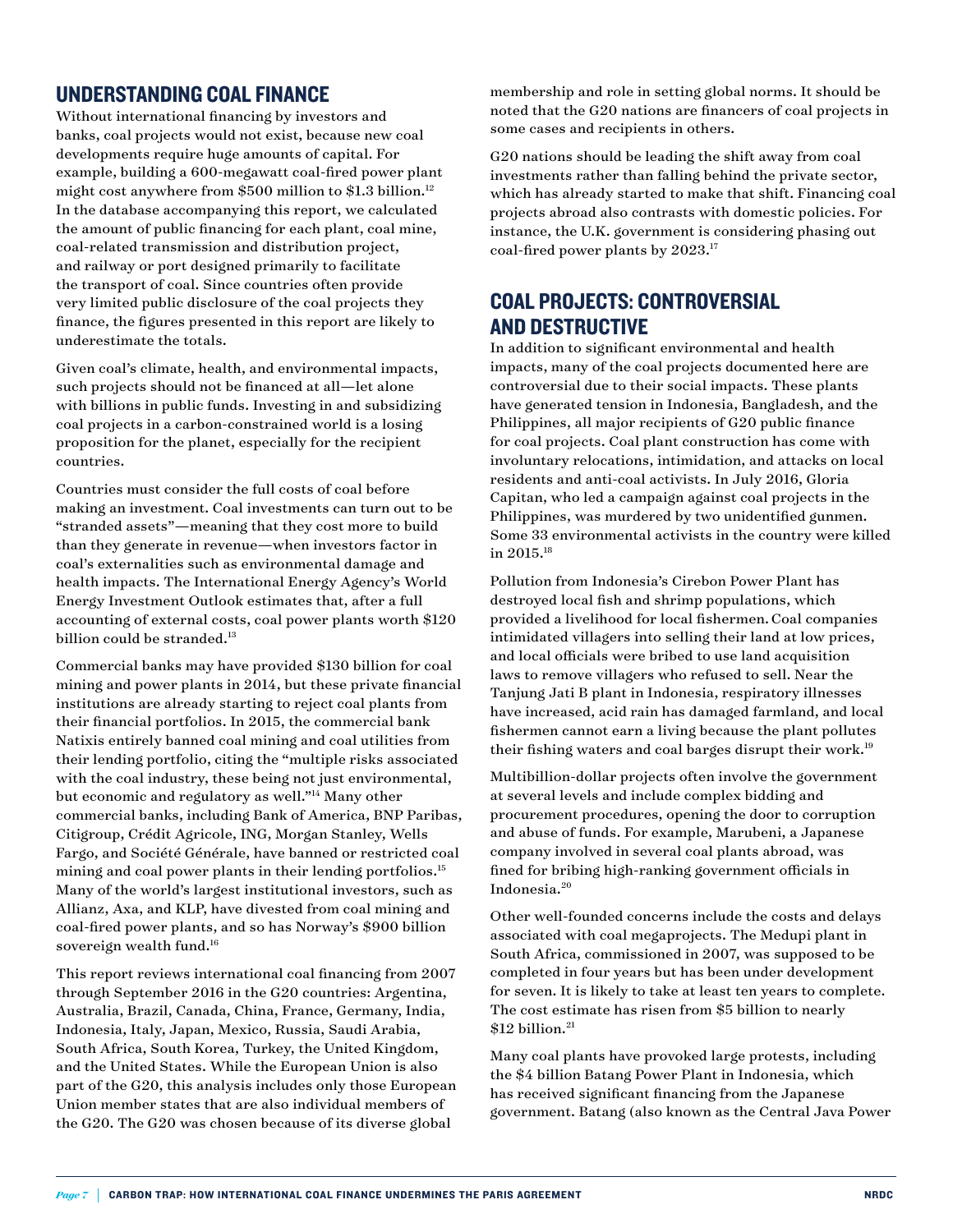Project, and slated to come online by 2019) is sited within a marine conservation area and will jeopardize local fish populations.22 Construction will destroy hundreds of hectares of farmland and will require demolishing at least five villages with about 10,000 residents who will need to relocate.<sup>23</sup> In 2013, about 7,000 residents protested the plant along with numerous environmental and human rights groups.24 Many farmers who refused to sell their land within the proposed project area have faced intimidation and threats, including soldiers limiting their movements and their access to irrigation.25 Controversy continues to build as Indonesia follows the Batang project with another destructive proposal, the expansion of the Tanjung Jati B power plant.

#### CATEGORIZING COAL INVESTMENTS

Coal projects are financed through various international public finance mechanisms, including direct project finance and loan guarantees, policy and institutional reform packages, technical assistance, and advisory services. This financing can come from multilateral development banks, (MDBs), export credit agencies (ECAs), bilateral aid organizations, and international operations of national development banks and state-owned banks. For this report, the authors compiled a database of information on coal power plants, coal mining, transmission and distribution projects linked to coal power, and other coal-related activities.26

#### TYPES OF INTERNATIONAL PUBLIC COAL FINANCING

- Direct project finance: loans, grants, and equity financing.
- <sup>n</sup> Guarantees for projects: insurance to cover the overall risk of an investment at a lower cost and longer tenor (typically 12 to 20 years) than commercial insurance.
- **Policy lending and technical assistance: This allows multilateral development banks and development agencies to influence policies,** regulations, and institutions to alter costs, benefits, and development preferences to favor the coal sector.
- **Leans to financial intermediaries: An international institution provides loans or equity financing to an entity such as a local bank, private** equity fund, or special government-managed fund (e.g., an infrastructure development fund). The financial intermediary then passes on the original institution's funds.

Our report does not include the majority of financing from financial intermediaries, as such financing is intentionally difficult to track. An October 2016 report by IDI indicates that billions in coal financing has been funneled through this route. The money channeled by multilateral banks to intermediaries often funds coal projects in direct violation of the banks' environmental and social investment standards.<sup>27</sup>

See the Appendix for additional information.

#### TYPES OF COAL PROJECTS REVIEWED

- **DEM COAL POWER PLANTS:** new coal power plants and the expansion of existing plants, as well as coal power generation associated with industrial processes.
- <sup>n</sup> COAL POWER PLANT EMISSIONS CONTROLS: alterations to existing plants to limit emissions.
- <sup>n</sup> COAL MINING: new and existing coal mining projects, including equipment and transport, as well as coal imports and liquefied natural gas production from coal seams.
- **TRANSMISSION AND DISTRIBUTION:** electricity projects that are directly linked to coal power generation.
- <sup>n</sup> OTHER/UNSPECIFIED PROJECTS: includes coal export terminals and development policy loans linked to coal. Our report does not include the majority of financing from financial intermediaries, as such financing is intentionally difficult to track. An October 2016 report by IDI indicates that billions in coal financing has been funneled through this route. The money channeled by multilateral banks to intermediaries often funds coal projects in direct violation of the banks' environmental and social investment standards.27

See the Appendix for additional information.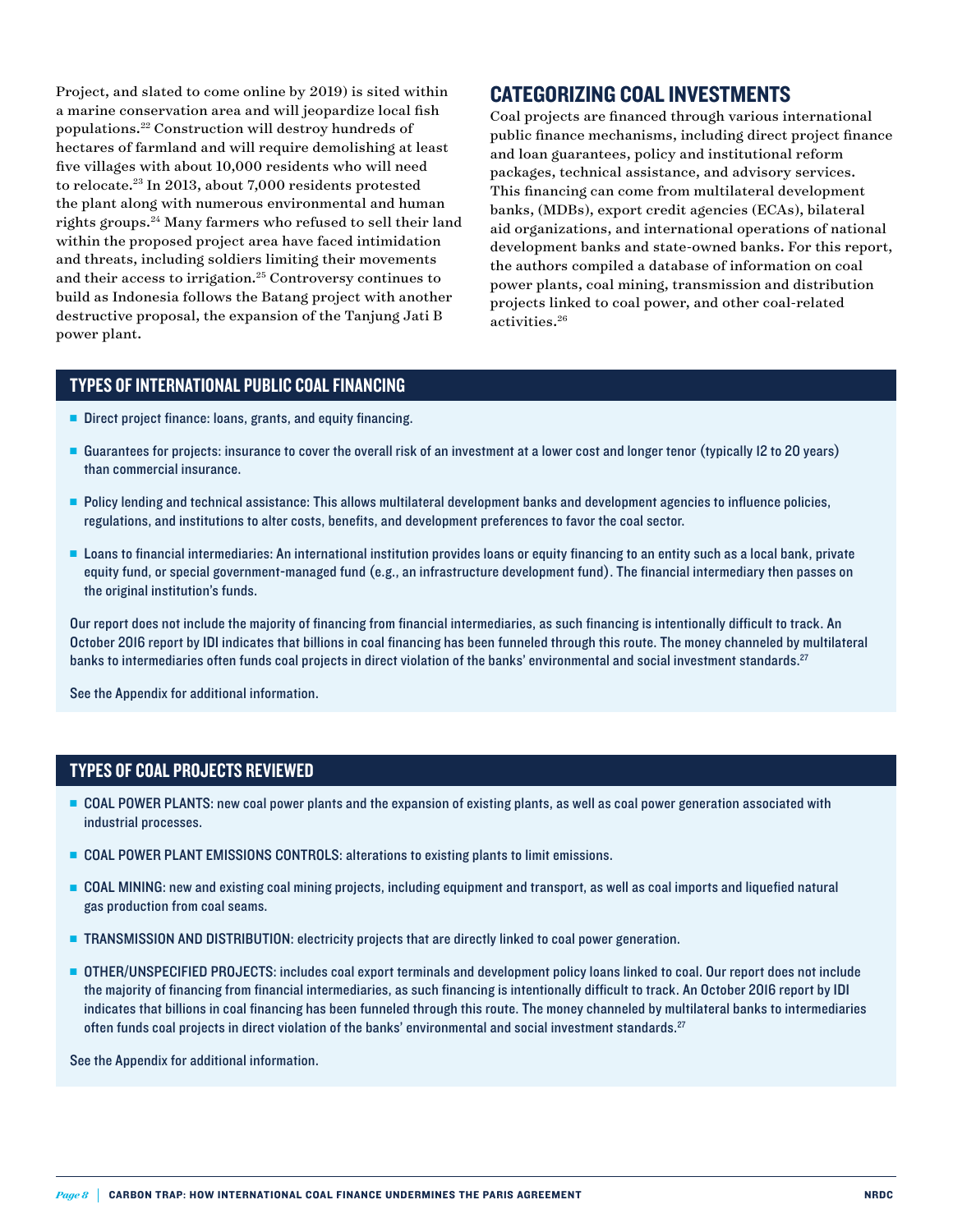It remains difficult to track financing for coal plants abroad as some governments and multilateral organizations provide limited or no information about their investments. The following international coal finance figures should be considered conservative estimates. These numbers do not reflect coal's significant environmental, health, and social costs. Figures for past finance are based on projects that have reached financial close between the project sponsors and the lenders. Totals for pending projects are based on announcements from the financial institutions or news sources.

#### TOTAL INTERNATIONAL COAL FINANCE BY G20 COUNTRIES

From 2007 to 2015, G20 nations provided \$76 billion in coal finance. Of the G20 countries, China, Japan, Germany, and South Korea have financed the most coal projects abroad and are committed to financing new ones. Between 2007 and 2015, China financed \$25 billion, Japan \$21 billion, Germany almost \$9 billion, and South Korea almost \$7 billion. These four countries accounted for more than four-fifths of all G20 coal financing. Figure 1 shows total financing by country from 2007 through 2015. Figure 2 shows yearly financing for the same period.



#### FIGURE 1: CUMULATIVE COAL FINANCING BY COUNTRY, 2007-2015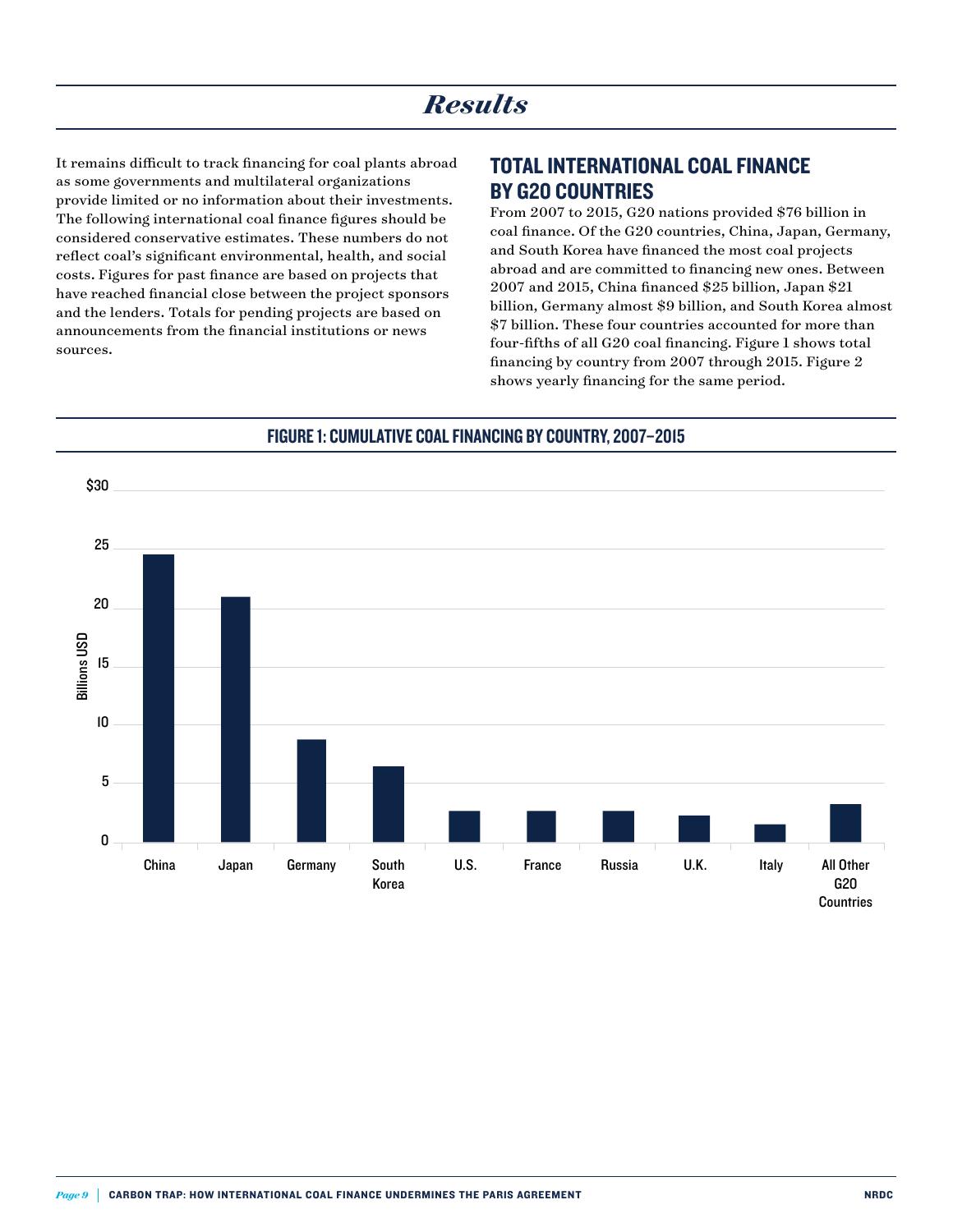

## FIGURE 2: TOTAL COAL FINANCE BY COUNTRY, 2007-2015 TOTAL COAL FINANCE BY COUNTRY, 2007–2015

#### RECENT AND PENDING COAL PROJECTS

Unfortunately, financial institutions in several countries are actively supporting coal projects, even as many institutions across the G20 institute severe restrictions on coal financing and have pledged to reduce global emissions. From January to September 2016, \$5 billion in coal finance has been documented, and future coal-fired power plant and coal mining projects worth \$24 billion are under

consideration. China is weighing the funding of \$8 billion in international coal projects, and Japan is considering nearly \$10 billion. These pending coal projects are not in line with the Paris Agreement. These countries may be working to reduce emissions within their own borders, but their investments are saddling recipient countries with increased emissions. While our analysis currently shows few projects with documented financing in 2016, this is likely due to the limited availability of data at this point in the year.



FIGURE 3: COAL FINANCE FROM JANUARY TO SEPTEMBER 2016 JANUARY TO SEPTEMBER 2016 <u>Coal Finance From The Base of the Base of the Base of the Base of the Base of the Base of the Base of the Base of the Base of the Base of the Base of the Base of the Base of the Base of the Base of the Base of the Base of</u>

FIGURE 4: COAL FINANCE UNDER CONSIDERATION COAL FINANCE UNDER CONSIDERATION

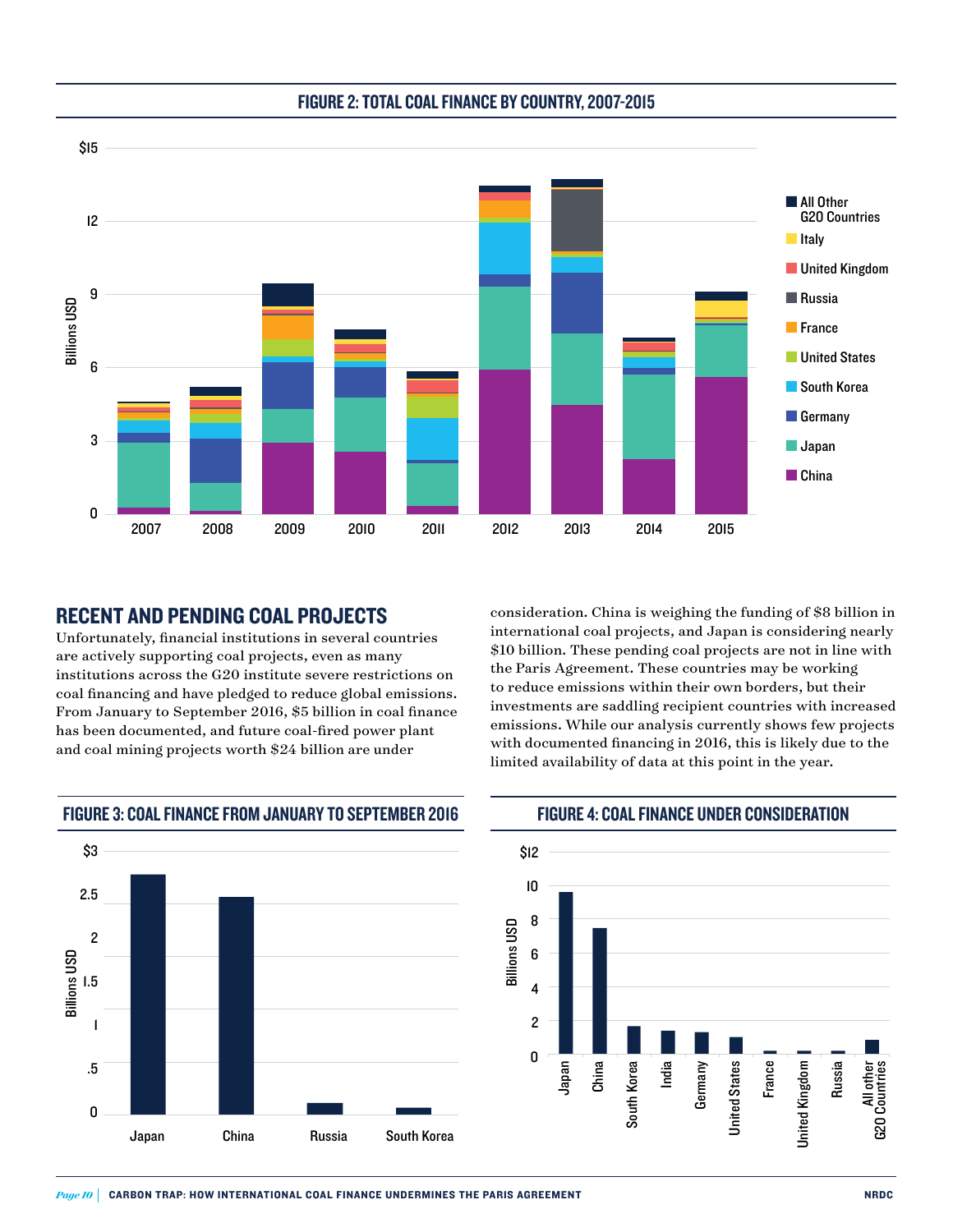## COAL FINANCING BY INSTITUTION AND SECTOR

Export Credit Agencies have become more and more involved in coal financing, as multilateral development institutions such as the World Bank have slowed (but not halted) some types of financing for coal projects abroad (see Figure 5).

The majority of public finance supports coal-fired power plants, with a portion going to mining and other activities (see Figure 6).



FIGURE 6: TOTAL SPENDING BY SECTOR, 2007-2015



## RECIPIENT COUNTRIES FOR COAL FINANCE FROM 2007 TO 2015

Most public financing for coal has been concentrated in Asia. The top three recipient countries of G20 financing from 2007 through 2015 were Indonesia with \$11 billion, Vietnam with \$10 billion, and South Africa with \$7 billion. China provided more than \$7 billion for coal projects in Indonesia and \$3 billion for projects in Vietnam. Japan provided about \$3 billion each to Indonesia, Vietnam and Australia. Germany financed \$2 billion worth of coal projects in South Africa.

The recipient countries are rarely the low-income nations where greater energy supply is most needed. Our analysis showed that G20 finance to low-income countries from all multilateral organizations was less than 0.06 percent of total G20 coal finance provided from 2007 to 2015.28 The only coal project financed bilaterally in a low-income country was a plant in Zimbabwe financed by China at \$1.2 billion—representing 1.6 percent of total finance during this period from G20 countries.



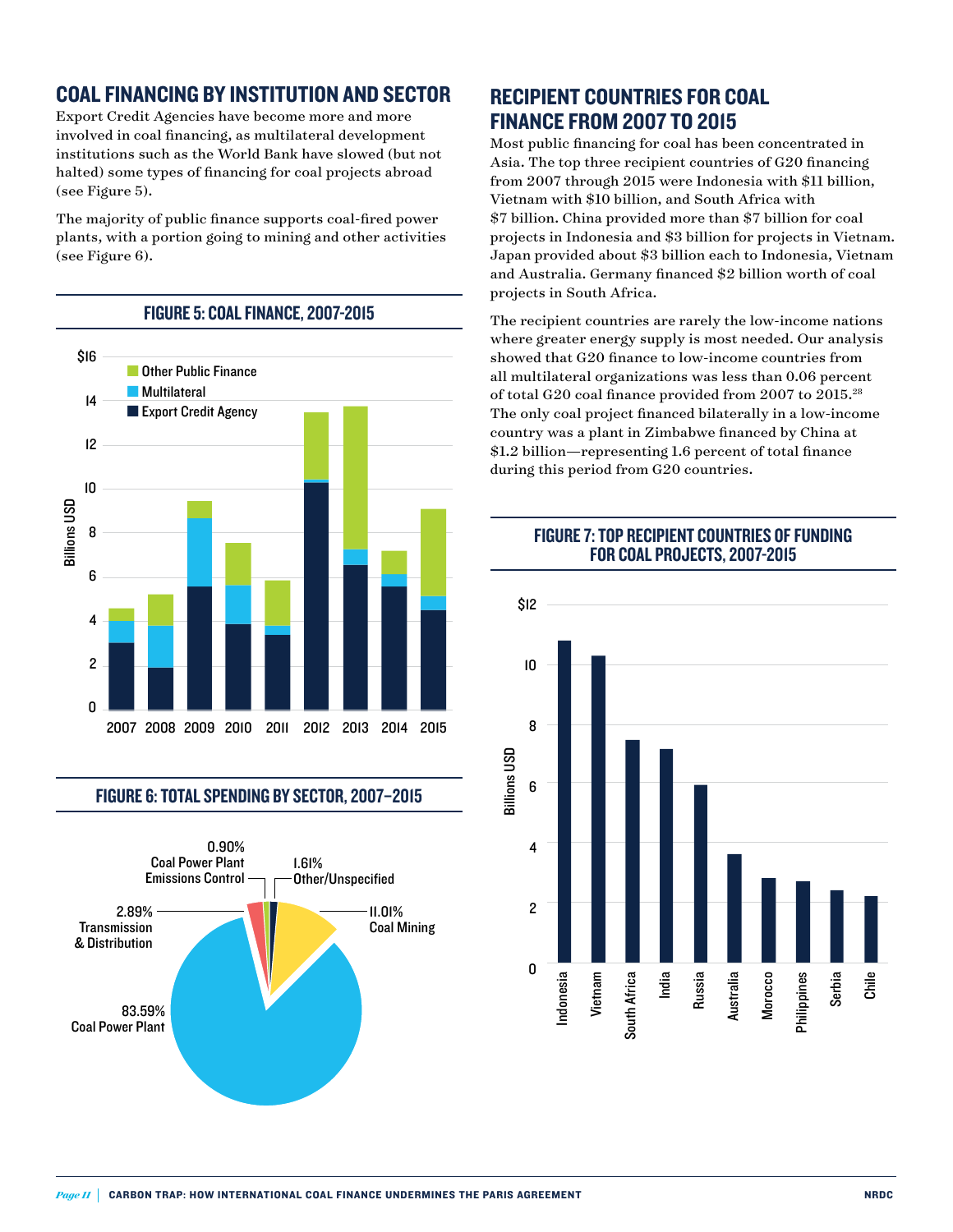# *Understanding Motivations*

The increased share of public coal financing from export credit agencies exposes the main intent for these coal projects: to profit companies based in the financing country. While a local company in the recipient country takes on the loan for a project, and while local governments often take on a large share of the project risk, companies in the ECA's home country profit from the contracts for construction, equipment, or other activities.

This is the most obvious motivation for the Japanese government, which has enthusiastically promoted its coal power generation equipment across Asia. Many Japanesesupported coal projects include engineering, procurement, and construction contracts that profit Japanese companies, such as Marubeni, Toshiba, Sumitomo, and IHI.<sup>29</sup> Keidanren (the Japanese Business Federation), which represents these companies' interests, has a "Strategic Promotion" policy paper that lists target countries for promoting coal use in Asia.30 Keidanren's member companies have a strong interest in increasing coal-fired power generation throughout Asia.

Unsurprisingly, the Coal Division of the Japanese Ministry of Economy, Trade, and Industry has a position strikingly similar to Keidanren's. Japan, ignoring the significant environmental, health, and social impacts of coal, claims its high-efficiency technology will contribute to the sustainable growth of the host country while protecting the environment. Civil society groups in Japan and around the world reject this argument.<sup>31</sup> Japan counts its coal finance as climate finance, claiming that its plants are more efficient than the coal plants that would have been built otherwise—failing to acknowledge the benefits of switching to more renewable energy sources.<sup>32</sup> Expert analysis shows that even relatively efficient coal-fired power plants are incompatible with globally adopted climate goals.<sup>33</sup> Japan's stance sets it apart from other developed countries, many of which have severely limited coal finance.

Japan has taken the most aggressive position on promoting coal abroad, but other nations have similar profit-oriented motivations for financing coal. China promotes coal finance abroad because Chinese companies win an increasing share of the construction and equipment contracts. Also, given the overcapacity of coal power within China, overseas projects provide international business opportunities for coal-plant equipment manufacturers and stateowned enterprises doing engineering, procurement, and construction overseas.34 China's State Council encouraged these international projects in a May 2015 statement, though its support was not limited to coal but extended to solar and wind power as well.<sup>35</sup>

Furthering national strategic and economic interests abroad is among the responsibilities of any government, but financing coal should no longer be a viable option. These investments could be redirected to cleaner energy alternatives to meet the same energy demands. G20 nations should not finance coal at the expense of communities in other countries, especially considering their own commitments under the Paris Agreement and the grave climate implications.

#### FINANCING EMISSIONS ABROAD: IMPLICATIONS FOR CLIMATE CHANGE

At a time when the world is trying to reduce emissions, G20 governments have been financing coal plants in developing countries that will make it harder for the world to fulfill the commitments put forth in the Paris Agreement.

Vietnam, for example, committed to reducing its greenhouse gas emissions by 8 percent by 2030 compared with the business-as-usual scenario, or up to 25 percent with international support. Vietnam is far less likely to achieve that goal if it proceeds to build coal-fired power plants. New plants that foreign governments are considering financing would add 13 million metric tons of carbon dioxide emissions each year—that's more than a 7 percent increase over Vietnam's total emissions in 2014 of 190 MMtCO₂.36 Based on our analysis, plants already approved with international public financing will produce nearly 13 percent of Vietnam's annual carbon emissions relative to the 2014 level—as they become operational.

Likewise, Indonesia's commitment as part of the Paris Agreement is to reduce emissions by 29 to 41 percent of business-as-usual levels by 2030, but internationally financed coal plants that have already been approved will produce emissions totaling more than 3 percent of the annual amount. Further, Indonesia is planning to add more plants that will increase emissions an additional 2 percent beyond current levels.37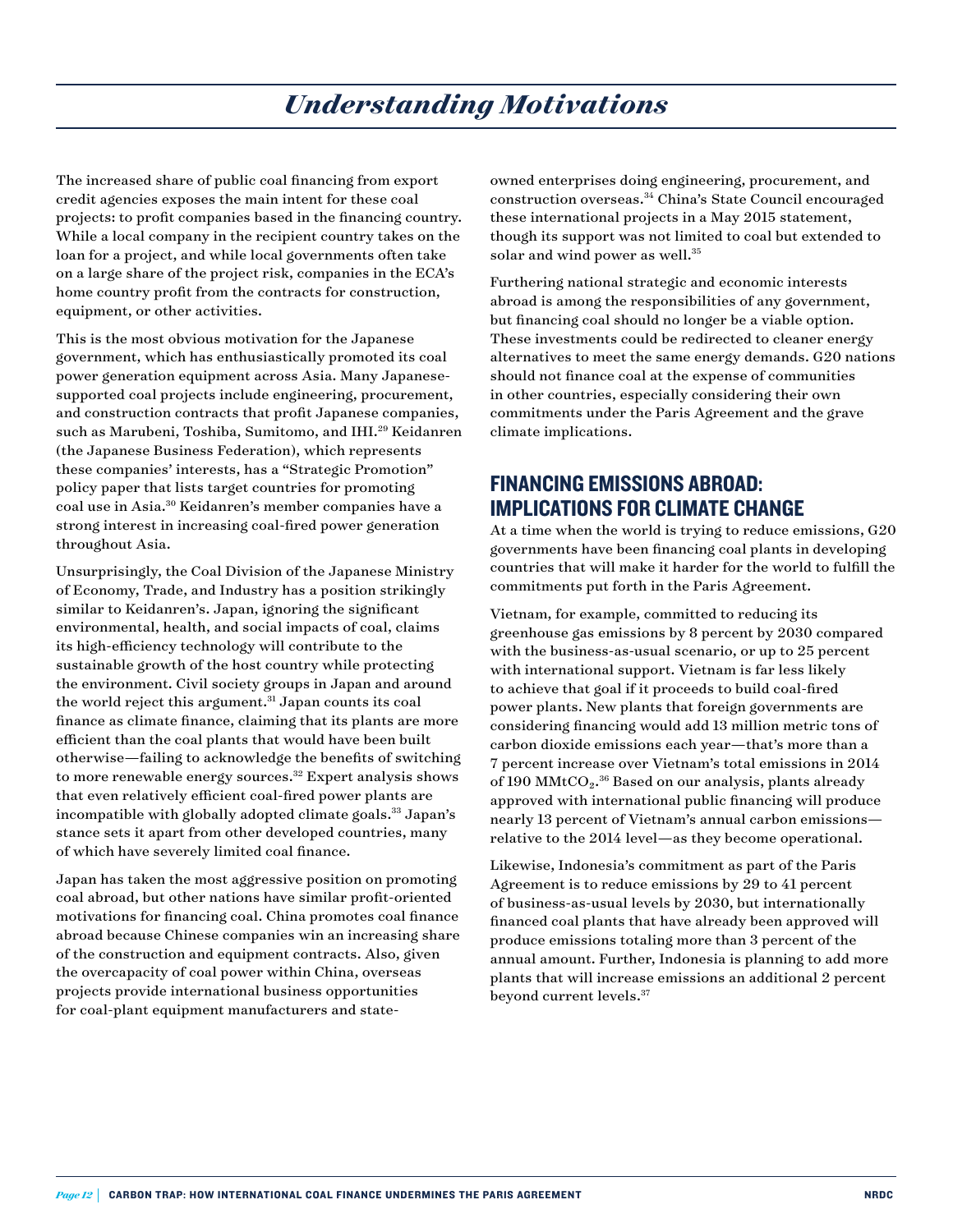#### EXISTING RESTRICTIONS ON COAL FINANCE

Recognizing the contradiction between climate commitments and subsidized coal use and extraction, several governments and financial institutions have sought to limit coal financing. In 2013, several multilateral development banks and national governments began adopting restrictions on international public financing of coal, mainly due to concerns about the climate impacts. The list includes the World Bank Group, the European Bank for Reconstruction and Development, the European Investment Bank, and the Nordic Investment Bank, as well as the governments of France, the United Kingdom, and the United States. After 2013, these countries saw a decline in public coal financing, proving the commitments somewhat effective.

In November 2015, the parties to the OECD Arrangement on Officially Supported Export Credits—including Australia, Canada, the European Union, Japan, Korea, New Zealand, Norway, Switzerland, and the United States agreed to new rules for financing coal-fired power plants. This includes restrictions on official Arrangement export credits for the least efficient coal-fired power plants without operational carbon capture and storage. The new rules will eliminate export credits for large (greater than 500MW) "subcritical" coal-fired power plants while allowing support for smaller subcritical plants (under 300MW) and medium supercritical plants (300 to 500MW) in the poorest developing countries.<sup>38</sup> The Agreement still allows export credits for all sizes of "ultra-supercritical" plants. Coal financing will still be allowed for small and medium supercritical plants in countries with limited electrification. The new rules will take effect January 1, 2017, and the agreement will undergo a mandatory review process starting in 2019 to align it with the latest climate science and technological developments.<sup>39</sup>

The Paris Agreement and the OECD Arrangement on Officially Supported Export Credits should spark a decline in global coal financing, provided that countries honor their commitments. However, the OECD agreement allows for the construction of smaller plants as long as they use ultrasupercritical coal technologies. Japan and other nations with this technology plan to exploit this loophole. Also, the OECD policies apply only to eligible export credits from OECD countries, and only to certain sizes and classes of coal power plants—not coal mining or coal-related infrastructure.

Despite domestic and international pressure, Japan is enthusiastically financing coal projects. In fact, even after the OECD deal was struck, Japan changed the risk rules for the Japan Bank for International Cooperation to allow

higher-risk investments, particularly in power plants and related infrastructure. This raises concerns that Japan plans to expand its coal finance rather than rein it in under the OECD agreement.<sup>40</sup> The country is currently in talks to finance billions in new international coal projects, primarily in Indonesia and Vietnam.41 Germany is considering projects in several countries, including South Africa, Kazakhstan, and Russia.

On top of those loopholes for the export credit agencies of OECD members, there are many other ways countries can finance coal. For example, such financing can be promoted as aid for developing nations through a combination of export credit agencies, international development institutions, and wholly or partially state-owned banks working overseas. Multilateral institutions, such as the Asian Development Bank, African Development Bank, and Inter-American Development Bank, have continued their support for coal projects with very limited restrictions. The World Bank, meanwhile, has found ways to go around its own coal restrictions to finance power plants.42 (See Appendix for more on loopholes.<sup>43</sup>)

China's Banking Regulatory Commission has established its own Green Credit Guidelines for investments, including investments abroad. These guidelines are still being implemented, and their improvement and the development of full criteria and standards for lending can create more meaningful restrictions on coal finance. China has emphasized its commitment to limiting high-carbon projects in a 2015 joint statement with the United States: "The United States and China reached an important new understanding on the need to control financing for highcarbon projects internationally. Today, China—one of the largest providers of public financing for infrastructure worldwide—agreed to work toward strictly controlling public investment flowing into projects with high pollution and carbon emissions both domestically and internationally."44

In light of China's massive progress and potential in renewable energy deployment, China can use this opportunity to shift more investments toward clean energy sources such as renewables rather than fossil fuels abroad. Since 2013, China has set caps on and reduced its own domestic coal consumption, demonstrating policymakers' awareness of the severe impacts of coal combustion. The question is whether China will continue to finance coal plants abroad—despite the long-term social and environmental impacts of coal—or put limits on its coal financing abroad while expanding its support for developing renewable energy sources internationally. Since coal investments are increasingly seen as stranded assets,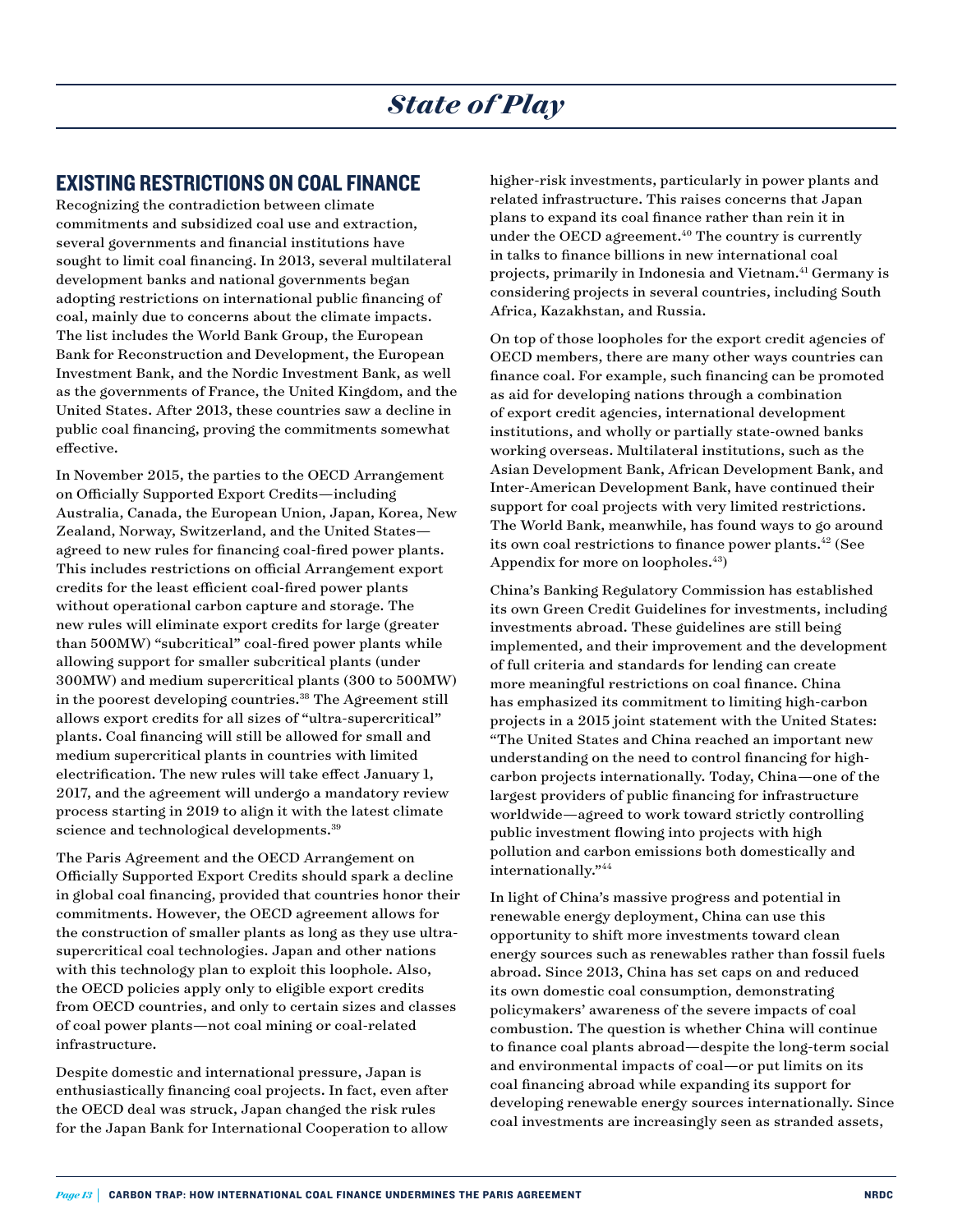continued coal finance also puts China at risk of financial exposure, as the costs associated with coal power will be higher than the returns in the long run and assets may be rendered unusable before the end of their lifetime.<sup>45</sup>

#### IMPLEMENTING THE PARIS AGREEMENT ON CLIMATE CHANGE

There is a glaring contradiction between countries' climate commitments under the Paris Agreement and their continued support for fossil fuels. Building more coal plants moves countries away from the commitments of their national determined contributions (NDCs), in which they

pledge to cut their carbon emissions. Many of these pledges include renewable energy targets in some form.<sup>46</sup> For instance, all 53 African countries that submitted climate commitments included renewable energy targets.<sup>47</sup>

Putting an end to international coal finance would help all countries reduce their emissions and shift to sustainable energy production. Countries such as Japan, China, Germany, South Korea, and others in the G20 should not be allowed to shift their greenhouse gas emissions to other nations to profit their domestic companies. This type of financing is the exact opposite of what countries agreed to provide under the Paris Agreement: climate finance to developing nations.

# *Next Steps*

Given everything we know about the social, public health, and environmental impacts of fossil fuel combustion, it is time to shift international public financing away from fossil fuels, especially coal, and move to sustainable, low-carbon options like solar and wind power.

#### STRENGTHEN RESTRICTIONS ON COAL FINANCE

OECD governments need to strengthen the OECD Arrangement and immediately end all international public financing for coal power plants—except for the very rare circumstances in which no other option is available to provide immediate energy access in low-income communities. Countries outside the OECD Arrangement should develop more concrete guidelines for investments from export credit agencies and development institutions, with far less emphasis on new coal plants and more on renewable energy.

China can strengthen implementation of its Green Credit Guidelines, which call for banks and enterprises to align with international norms and good practices for overseas projects and to control the environmental and social risks of investments, including hazards from climate change.<sup>48</sup> In practice, this should mean restricting funding for coal mining and power projects, which has become the norm for international financial institutions. There should be clear, detailed policies to implement the China Banking Regulatory Commission's guidelines for coal mining and coal power projects, which should restrict these investments in favor of low-carbon projects.

China has shown itself to be a strong international leader on climate change–by helping the global community reach the Paris Agreement, installing the most wind and solar capacity in the world, and committing \$3.1 billion to the

South-South Climate Cooperation Fund. By limiting coal financing, China can lead developing nations on a wave of cost-effective renewable energy generation in developing nations, with prices often cheaper than fossil fuel energy. This will help to lead the push for renewables to gradually replace coal generation abroad and allow developing countries to provide clean, nonpolluting energy to their citizens.

Governments, starting with the G20, must widen the scope of restrictions for international public financing. Governments must go beyond restrictions only on coal power plants to cover other activities such as coal exploration, mining, and transport.

#### FINANCE BETTER ENERGY OPTIONS

Energy supply and security can be achieved with non-fossil sources. Developing nations in need of energy and power should not be given a false narrative that there is a choice only between an unreliable energy supply and coal-fired power plants.

Favorable international public finance makes coal the most accessible power source for many developing nations. However, coal is favored not because it is the best energy option for the recipient country, but because companies in the financing countries profit from the transactions, for instance by selling the equipment used in the coal plant.

For the past decade, ECAs and others have favored coal over clean energy projects despite overwhelming evidence of coal's negative social and environmental impacts and the benefits of clean energy. Rather than financing coal, governments should finance renewable energy projects where the market is growing, leaving coal in the dust. Remarkably, the majority of global power generation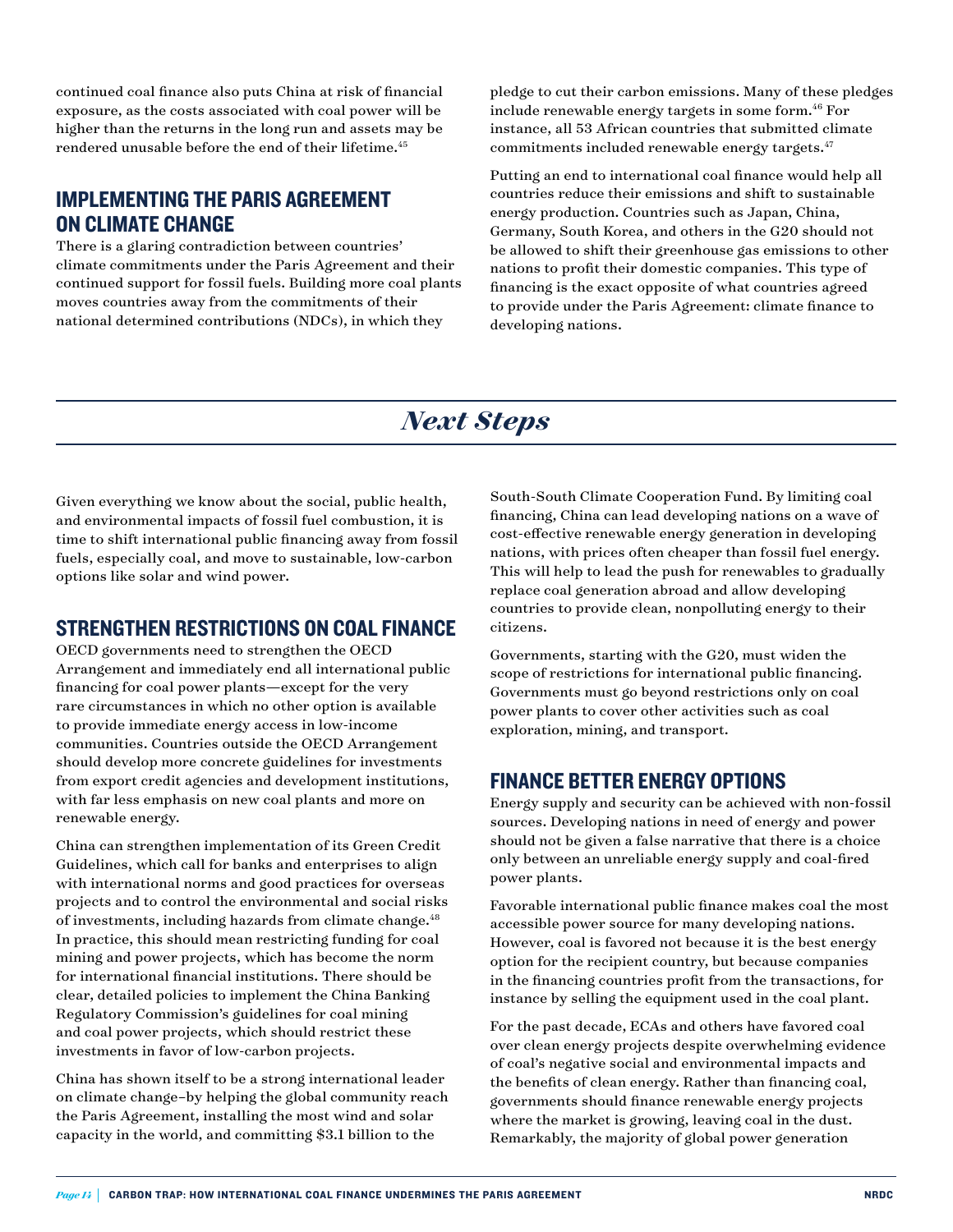capacity installed in 2015 came from renewables.<sup>49</sup> Annual global investment in new renewable energy capacity in 2015 totaled \$266 billion—more than double the estimated \$130 billion invested in coal and gas-fired power plants.<sup>50</sup> From 2004 to 2015, about \$2.7 trillion in public and private investment went to clean energy.<sup>51</sup>

The electricity market is increasingly supplied by renewable energy, with wind and solar costs falling rapidly. In Australia, wind power can now be supplied more cheaply than coal or natural gas.52 In Dubai, a new solar plant will produce electricity for 2.99 cents per kilowatt-hour, less than the price of coal.53 In India, new coal is projected to be more costly than new solar power sources.<sup>54</sup> In South Africa, the price of electricity from new wind projects is half the price of electricity from new coal plants.<sup>55</sup> It is time for ECAs and other government institutions to recognize and embrace the changing energy landscape.

In reality, public institutions that finance renewable resources instead of coal will find that they represent the best economic and environmental opportunity. We need smart policies and rules to hold institutions accountable to climate and environmental principles when deciding on what to finance. For instance, the United States' Overseas Private Investment Corporation (OPIC) has significantly increased its financing for renewable energy abroad, from about \$100 million under the Bush administration in 2008 to more than \$1 billion per year from 2011 to 2015 under the Obama administration.<sup>56</sup> Thanks to strong government policies, OPIC and the Export-Import Bank of the United States are restricting coal investments.57 Instead, OPIC is supporting a significant portion of renewable energy

projects in developing nations.58 Many of the recipient countries for coal finance, including Vietnam and India, have used billions in investments to build strong clean energy sectors.59 Given the overwhelming evidence of the dangers of coal, we should shift more investment to renewable resources, rather than having international ECAs promoting their domestic interests at the expense of the local communities that will be impacted by the coal projects.60

#### IMPROVE TRANSPARENCY

Governments need to disclose detailed data on public coal financing, covering all relevant transactions by export credit agencies and information from wholly or partially state-owned banks by year, country, and project. This should include all project-level details necessary to paint a clear picture of the climate and environmental impacts.

Much of the public finance for coal moves through largely unknown and opaque institutions. In general, export credit agencies are so secretive that even their official coordinating bodies, such as the OECD Export Credit Group, do not have access to adequate data. Governments of the world are hiding their ongoing support for fossil fuels and for coal in particular. The stronger restrictions against coal financing by some countries and institutions may be an indication that countries are moving away from coal investments; however, it is too early and the data are too opaque to be sure. Since the funds are public, the entire process should be transparent, especially given the grave threat of coal and its potential to accelerate climate change.

# *Recommendations*

Public financing has played a significant role in supporting international coal projects over the past decades, in spite of repeated commitments to limit the expansion of fossil fuel use, as well as annual commitments at G20 meetings and other forums to end fossil fuel subsidies. Coal infrastructure that will be around for decades is a carbon trap, locking countries into many years of harmful greenhouse gas emissions. Below, we offer three concrete recommendations that can help eliminate such projects in the future:

- G20 nations that are members of the OECD should **expand restrictions on coal finance** so they apply not only to coal plants but to all coal activities, such as exploration and mining.
- <sup>n</sup> National policymakers should **develop clear guidelines for limiting coal finance**—in line with their national circumstances, with clear criteria for ensuring that future energy financing is consistent with the Paris Agreement, and with appropriate accounting for the cost of externalities.
- Governments and multilateral organizations should **disclose coal financing from all public institutions**, such as export credit agencies, development banks, majority state-owned banks, and others.

Given the severe climate impacts of fossil fuels, public support for all carbon-intensive fossil fuel energy sources should be quickly phased out—beginning with international public coal finance.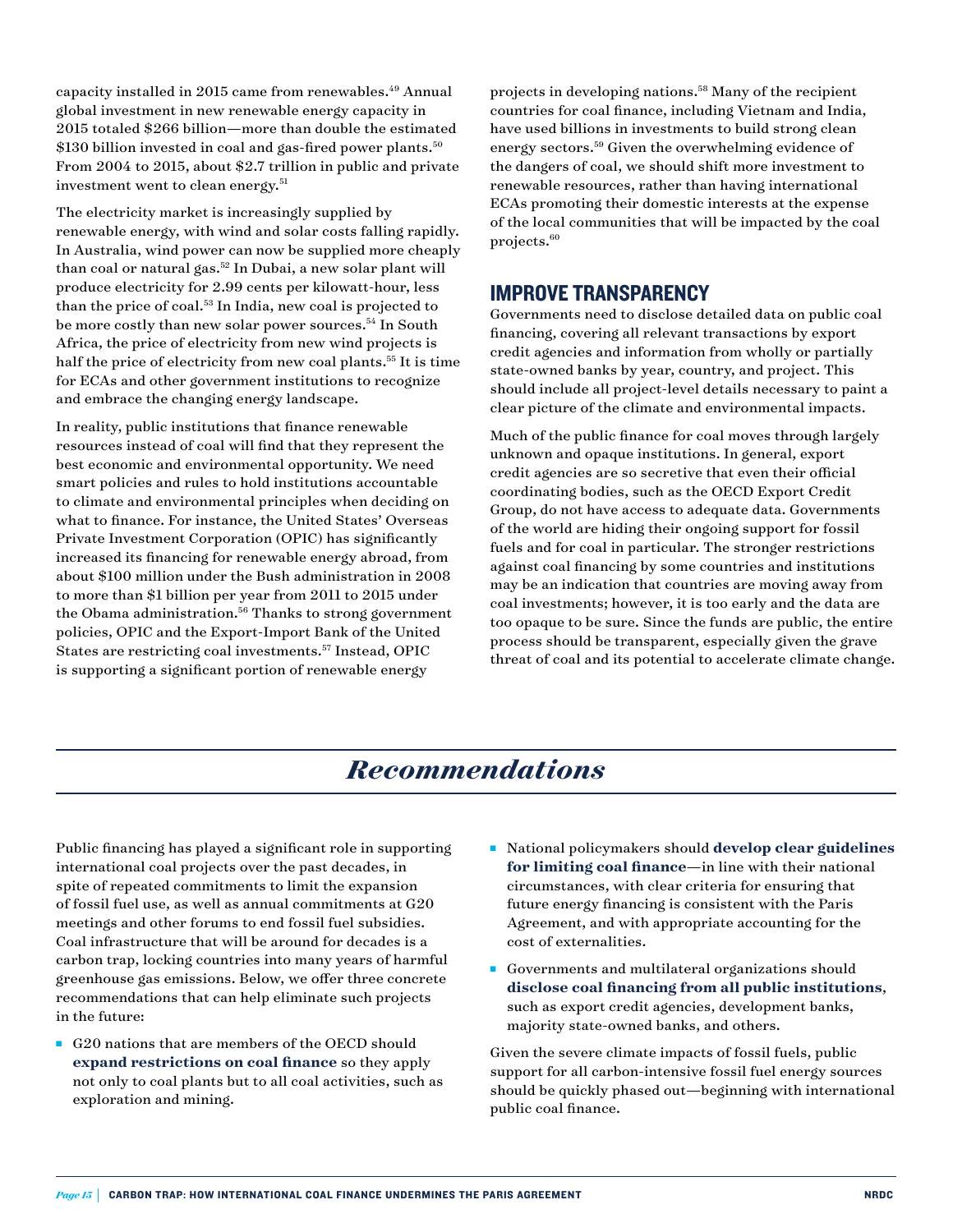# *Appendix*

#### DATA COLLECTION

The database compiled for this report is public and can be found on the NRDC website. NRDC, Oil Change International, and the WWF compiled an earlier database updated by NRDC for this report. The database includes export credit agency and other bilateral public finance data from institutional websites, news articles, the IJGlobal Project Finance & Infrastructure Journal, and OECD documents. We received assistance and feedback from a number of organizations, including Urgewald for German institutions and the Japan Center for Sustainable Environment and Society (JACSES) for Japanese institutions. Multilateral development bank (MDB) data were collected from Oil Change International's Shift the Subsidies database. Pre-2015 data came from NRDC, Oil Change International, and WWF's 2015 report, "Under the Rug: How Governments and International Institutions Are Hiding Billions in Support to the Coal Industry."61 More detailed information on methodology can be found in Annex I of that report. We contacted many of the financial institutions that had new project data for the first half of 2016. This allowed institutions to clarify and comment on the data prior to publication of this report. The database contains a summary of the institutional responses we received.

#### INSTITUTIONS COVERED

- <sup>n</sup> Major MDBs and multilateral finance institutions (MFIs): These institutions provide assistance to recipient countries and the private sector. All MDBs are backed by large sums of public money from member governments, allowing them to finance projects undertaken by recipient governments and the private sector at lower interest rates and on better terms (e.g., longer tenors) than commercial lenders. The database includes information on coal financing from: World Bank Group (which consists of the International Bank for Reconstruction and Development, the International Development Agency, the International Finance Corporation, and the Multilateral Investment Guarantee Agency), the African Development Bank, the Asian Development Bank, the Inter-American Development Bank, the European Bank for Reconstruction and Development, and the European Investment Bank.
- <sup>n</sup> Export credit agencies (ECAs) in G7 countries: ECAs provide government-backed loans, credits, and guarantees for the international operations of corporations from the home country. ECAs provide public financial backing for risky projects, including coal projects, that might otherwise never be realized. Most industrialized nations and emerging economies have at least one ECA, which is usually an official or quasi-official branch of government. The database includes information on coal financing from the following ECAs: Export Development Canada (EDC), France's Compagnie Française d'Assurance pour le Commerce Extérieur (COFACE), Euler Hermes (Germany), Italy's Servizi Assicurativi del Commercio Estero (SACE), Japan Bank for International Cooperation (JBIC), Nippon Export and Investment Insurance (NEXI-Japan), UK Export Finance (UKEF), and Export-Import Bank of the United States (Ex-Im US).
- <sup>n</sup> Development agencies and development banks: In addition to ECAs, many countries have bilateral finance institutions that may provide financing for coal, including development finance and aid agencies, international arms of national development banks, or trade promotion agencies. These include the Japanese International Cooperation Agency (JICA) and German Kreditanstalt für Wiederaufbau (KfW). Many institutions provide a mix of services. ECAs may provide bilateral development finance in addition to export credits. For example, JBIC provides bilateral aid in addition to financing overseas investments by Japanese companies. KfW supports domestic projects, bilateral aid, and export finance. There are also bilateral aid agencies such as JICA that may provide loans, grants, policy lending, and technical assistance. Generally these institutions finance international coal projects, but they sometimes also support domestic coal projects. These projects were also included in the database when information was available.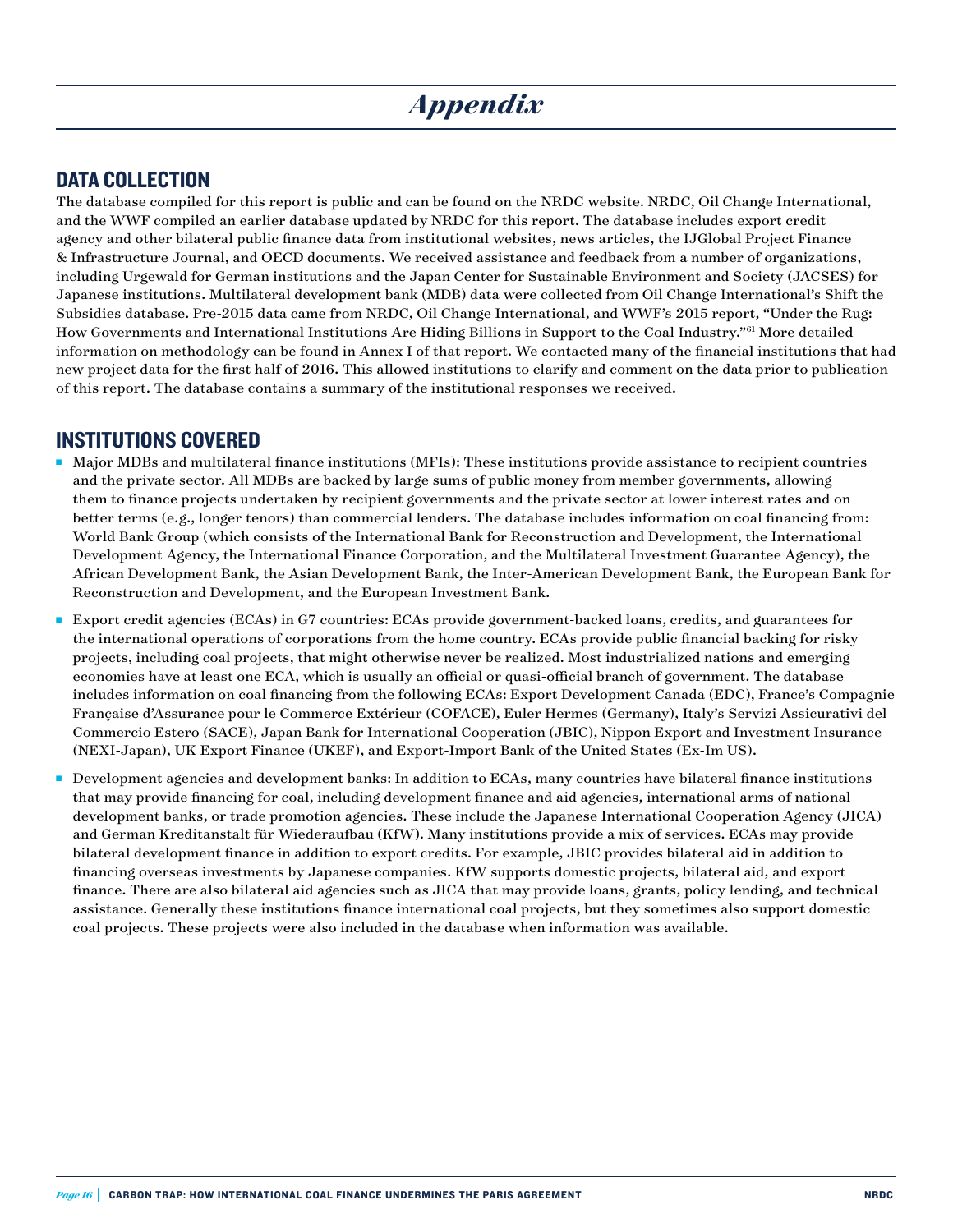## TYPES OF INTERNATIONAL PUBLIC FINANCIAL SUPPORT FOR COAL

International support for coal takes many forms, including:

- <sup>n</sup> Direct project finance. MDBs and bilateral institutions may provide direct financing for coal projects through loans, grants, and equity financing. Direct financing can support coal projects, including exploration, mining, production, rail lines, ports, power generation, power transmission and distribution systems, coal-bed methane capture, and rehabilitation and upgrading of coal power units.
- <sup>n</sup> Guarantees for projects. Guarantees are important catalysts for obtaining project finance. MDBs, ECAs, and other public financial institutions provide insurance covering the overall risk of an investment at a lower cost and longer tenor (typically 12 to 20 years) than commercial insurance. Public guarantees help to extend the tenors on project loans, which can be a key limitation for large-scale coal projects. Guarantees from public institutions may cover the risks of currency transfer restrictions, expropriation, war and civil disturbance, and breach of contract. In addition, MDBs may support the creation and financing of national government institutions that provide government guarantees covering delays or failure to secure licenses, changes in regulations or laws, or payment obligations for state-owned enterprises. These government guarantees transfer private investment risks to the public.
- n Policy lending and technical assistance. Through policy lending and technical assistance, MDBs and development agencies influence policies, regulations, and institutions that alter the costs, benefits, and development preferences in favor of the coal sector. For instance, in 2014, the World Bank provided financing to Pakistan for power sector reform in general, including investments in coal plants.
- <sup>n</sup> Financial intermediaries. International institutions are increasingly using financial intermediaries to make investments, including in coal. In this arrangement, the institution provides loans or equity financing to an entity such as a local bank, a private equity fund, or a special government-managed fund (e.g., an infrastructure development fund). The financial intermediary then passes on the original institution's funds to various investments, including coal projects.

#### LOOPHOLES FOR SUPPORTING COAL

Even with pledges not to finance coal plants except in "rare circumstances," there are a number of ways in which institutions may continue to finance coal:

- <sup>n</sup> Lax interpretation of "rare circumstances" for coal plants and support for coal mining or infrastructure not covered by the pledge;
- <sup>n</sup> Indirect support through financial intermediaries, equity funds, etc., as many of these funds include significant amounts of coal finance but do not disclose specific projects. An October 2016 report showed billions being funneled from the World Bank IFC to financial intermediaries that then approved and financed coal projects;<sup>62</sup>
- n Policy, program, and infrastructure loans in countries with significant plans for coal expansion. For example, energy policy lending may be part of a country's general policy loan. Unlike with direct project investments, there is often no publicly available information on these individual subproject investments, making it difficult to track what ultimately happens to institutional financing through financial intermediaries. The extent to which coal is assisted through these activities is thus unknown. For instance, criteria of the Export Import Bank of the United States would not allow financing for the Batang coal power plant in Indonesia directly, but the World Bank—for which the United States provides a significant share of funding—is financing the Indonesia Infrastructure Finance project. In practice, this financing would include support for the Batang coal-fired power plant.<sup>63</sup>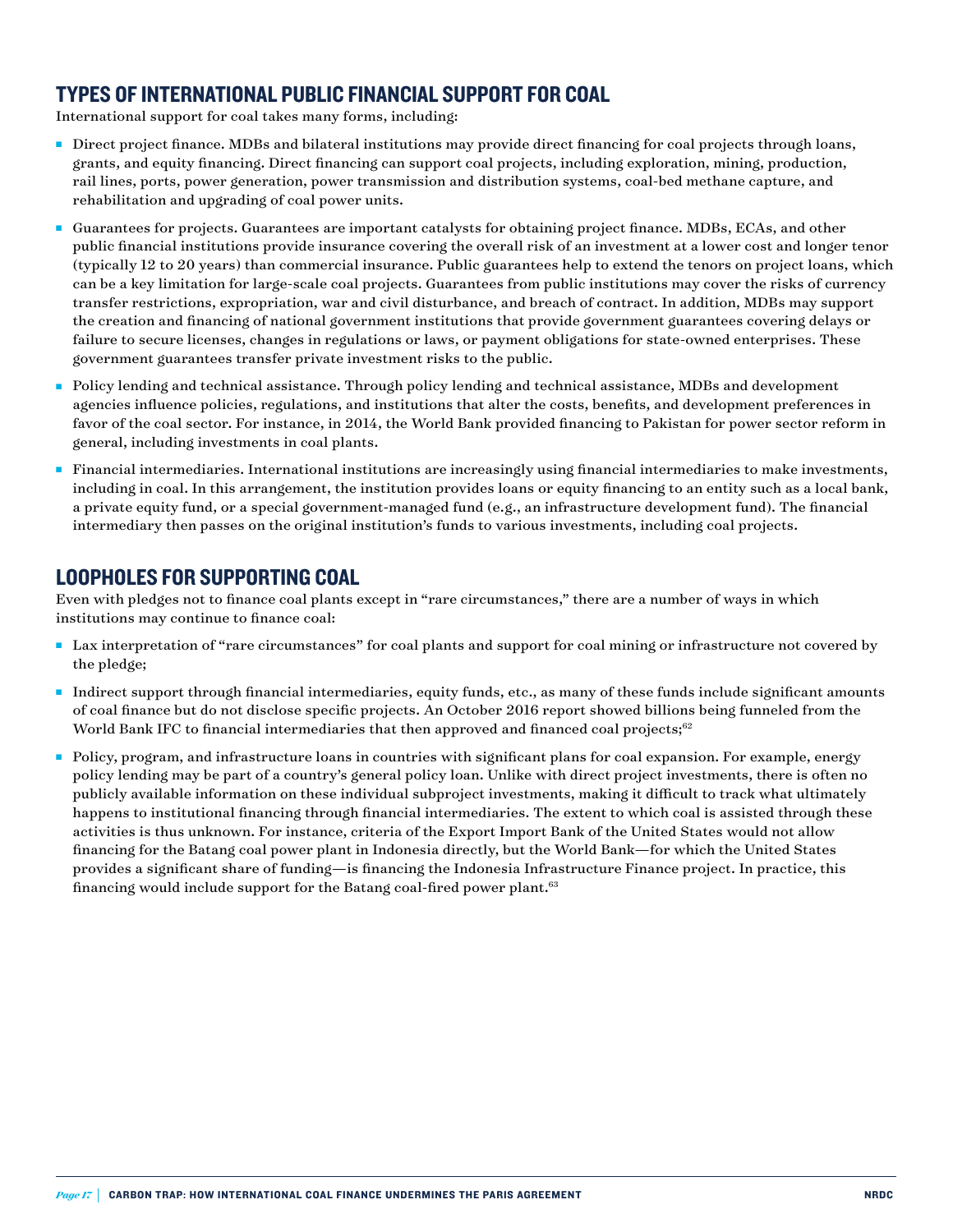#### **ENDNOTES**

1 Han Chen, "The Paris Agreement on Climate Change," Natural Resources Defense Council, December 2015, www.nrdc.org/sites/default/files/paris-climate-agreement-IB. UN Framework Convention on Climate Change, "Adoption of the Paris Agreement," December 12, 2015, http://unfccc.int/paris\_agreement/items/9485.php.

2 Ibid.

3 Intergovernmental Panel on Climate Change, *Climate Change 2014 Synthesis Report*, 2014, p. 63.

4 International Energy Agency,  ${CO}_{_2}E$ missions from Fuel Combustion Highlights, 2015.

5 US Energy Information Administration, "FAQs," May 6, 2016, www.eia.gov/tools/faqs/faq.cfm?id=79&t=11.

6 Intergovernmental Panel on Climate Change, *Climate Change 2014 Synthesis Report*.

7 Greg Muttitt, "The Sky's Limit: Why the Paris Climate Goals Require a Managed Decline of Fossil Fuel Production,, Oil Change International, September 22, 2016, www. priceofoil.org/2016/09/22/the-skys-limit-report/.

Luke Mills and Angus McCrone, "Clean Energy Investment by the Numbers: End of Year 2015," Bloomberg New Energy Finance, January 13, 2015, www.bnef.com/dataview/ clean-energy-investment/index.html.

9 International Energy Agency, *World Energy Outlook Special Report*: *Energy and Air Pollution,* 2016.

10 Natural Resources Defense Council (hereinafter NRDC), "Health Facts: Dirty Coal Is Hazardous to Your Health–Moving Beyond Coal-Based Energy," October 2007, https:// www.nrdc.org/sites/default/files/coalhealth.pdf.

11 Michael Westphal, Sebastien Godinot, and Alex Doukas, *Hidden Costs: Pollution from Coal Power Financed by OECD Countries,"* Oil Change International and World Wide Fund for Nature, November 2015.

12 Organisation for Economic Co-operation and Development/International Energy Agency and OECD/Nuclear Energy Agency, "Projected Costs of Generating Electricity" 2015. https://www.iea.org/Textbase/npsum/ElecCost2015SUM.pdf.

13 Simon Evans, "The IEA Weighs In on Stranded Assets–Not Just a Green Conspiracy?" The Carbon Brief, June 4, 2014, www.carbonbrief.org/the-iea-weighs-in-on-strandedassets-not-just-a-green-conspiracy.

14 Natixis, "Natixis to Cease Financing Coal Industries Worldwide," press release, October 15, 2015, www.natixis.com/natixis/upload/docs/application/pdf/2015-10/pr\_ natixis\_15102015\_eng.pdf.

15 Rainforest Action Network, "Morgan Stanley and Wells Fargo Cut Coal Financing, Join Growing Movement by Banks in U.S. and Europe," press release, November 30, 2015, www.ran.org/morgan\_stanley\_and\_wells\_fargo\_cut\_coal\_financing.

16 Richard Milne and Pilita Clark, "Norway's Oil Fund Jettisons Coal-Linked Investments," *Financial Times*, April 14, 2016, www.ft.com/content/e2e0fb40-022f-11e6-9cc4- 27926f2b110c. Kjetil Malkenes Hovland, "Norway's Sovereign-Wealth Fund to No Longer Invest in Duke Energy," *The Wall Street Journal*, September 7, 2016, www.wsj.com/ articles/norway-sovereign-wealth-fund-to-no-longer-invest-in-duke-energy-1473271601. *See* Banktrack, www.banktrack.org/.

17 Elizabeth Bast et al., *Empty Promises: G20 Subsidies to Oil, Gas and Coal Production,* Overseas Development Institute, November 2015.

18 Agence France-Presse, "Activists Denounce Murder of Anti-Coal Campaigner," ABS CBN News, July 4, 2016, news.abs-cbn.com/news/07/04/16/activists-denounce-murder-ofanti-coal-campaigner.

19 Arif Fiyanto, "Japanese Funded Coal Power Plants in Indonesia: A Story from On the Ground," presentation, International Symposium on Coal, Tokyo, May 29, 2015, sekitan.jp/ wp-content/uploads/2015/06/Part2\_Arif\_EG\_revised.pdf.

20 T. Tsipa, "Japanese Dirty Investments in South Africa–Earthlife Africa to Protest," Earthlife Africa, July 26, 2016, earthlife.org.za/2016/07/japanese-dirty-investments-insouth-africa-earthlife-africa-to-protest/.

21 Elias Phaahla, "Medupi Timeline: Costs, Delays Spiralling–No Completion in Sight," *Biz News*, August 6, 2015, www.biznews.com/leadership/2015/08/06/medupi-timelinecosts-delays-spiralling-no-completion-in-sight/.

22 Siaran Pers, "Batang Coal-Fired Power Plant Will Destroy Health and Livelihoods," Greenpeace, April 3, 2013, www.greenpeace.org/seasia/id/press/releases/Batang-Coalfired-Power-Plant-Will-destroy-health-and-livelihoods/. Indonesia Investments, "Indonesia's Controversial Batang Power Plant: Human Rights & Environment," June 7, 2016, www. indonesia-investments.com/zh\_cn/news/news-columns/indonesia-s-controversial-batang-power-plant-human-rights-environment/item6898.

23 Indonesia Investments, "Indonesia's Controversial Batang Power Plant."

24 Kate Sheppard, "World Bank Aids New Coal Project Abroad, Defying Policy, Environmental Group Says," *The Huffington Post*, September 25, 2013, www.huffingtonpost. com/2013/09/25/world-bank-coal\_n\_3986125.html.

25 Friends of the Earth Japan, "63 CSOs Call on JBIC to Reject Financing for Batang Coal Plant in Indonesia," September 25, 2015, www.foejapan.org/en/aid/150925.html. Anton Hermansyah, "Government to Sign Off on Batang Power Plant Financial Closure," *The Jakarta Post*, June 8, 2016, http://www.thejakartapost.com/news/2016/06/08/government-tosign-off-on-batang-power-plant-financial-closure.html. *"*Indonesian Rights Commission Tells Japan to Review Power Project," *The Japan Times*, January 9, 2016, www.japantimes. co.jp/news/2016/01/09/national/indonesian-rights-commission-tells-japan-review-power-project/#.V5kTl\_krLcv.

26 This report provides new data on international coal finance, building on two previous reports. The first was the "Under the Rug" report, which documented international coal financing by OECD countries and other major financers for international coal projects. The second, the "Swept Under the Rug" report, documented coal finance by just the G7 countries up to the first quarter of 2016. Additional information on the data can be found in the Appendix.

27 Dustin Roasa, *Outsourcing Development: Lifting the Veil on the World Bank Group's Lending Through Financial Intermediaries,* Part 1, Inclusive Development International, October 2016.

28 Low-income countries are those with gross national income per capita of \$1,025 or less. *See:* "World Bank Country and Lending Groups," The World Bank, n.d., datahelpdesk. worldbank.org/knowledgebase/articles/906519-world-bank-country-and-lending-groups.

29 Marubeni has won engineering, procurement, and construction contracts for coal-fired power plants globally for 40 GW. Reuters, "Japan's Marubeni May Build Coal Power Plant in Egypt," March 2, 2016, www.reuters.com/article/marubeni-egypt-plant-idUSL3N16A3LG. "IHI to Build Boiler for Indonesian Power Plant," *Nikkei Asian Review*, April 12, 2016, asia.nikkei.com/Business/Deals/IHI-to-build-boiler-for-Indonesian-power-plant.

30 Keidanren, "Towards Strategic Promotion of the Infrastructure Export: Our Interest and Challenges in Main Target Countries for 2015," November 17, 2015, www.keidanren. or.jp/en/policy/2015/105.html.

31 Hozue Hatae, a researcher for the Public Finance and Environment Program at Friends of the Earth Japan, says: "The Japanese government has set 'investment in quality infrastructure' as one of the main agendas for the G7 Summit but is pushing 'high-efficiency' coal plants, which cannot be 'quality.' Also, many JBIC-funded coal plants have caused agricultural and fishing damage, health damage, and human rights violations at the local level. Japan must reject projects like the Batang coal plant in Indonesia, which JBIC is<br>currently considering financing, due to hu が明らかに," May 24, 2016, www.wwf.or.jp/activities/2016/05/1319124.html.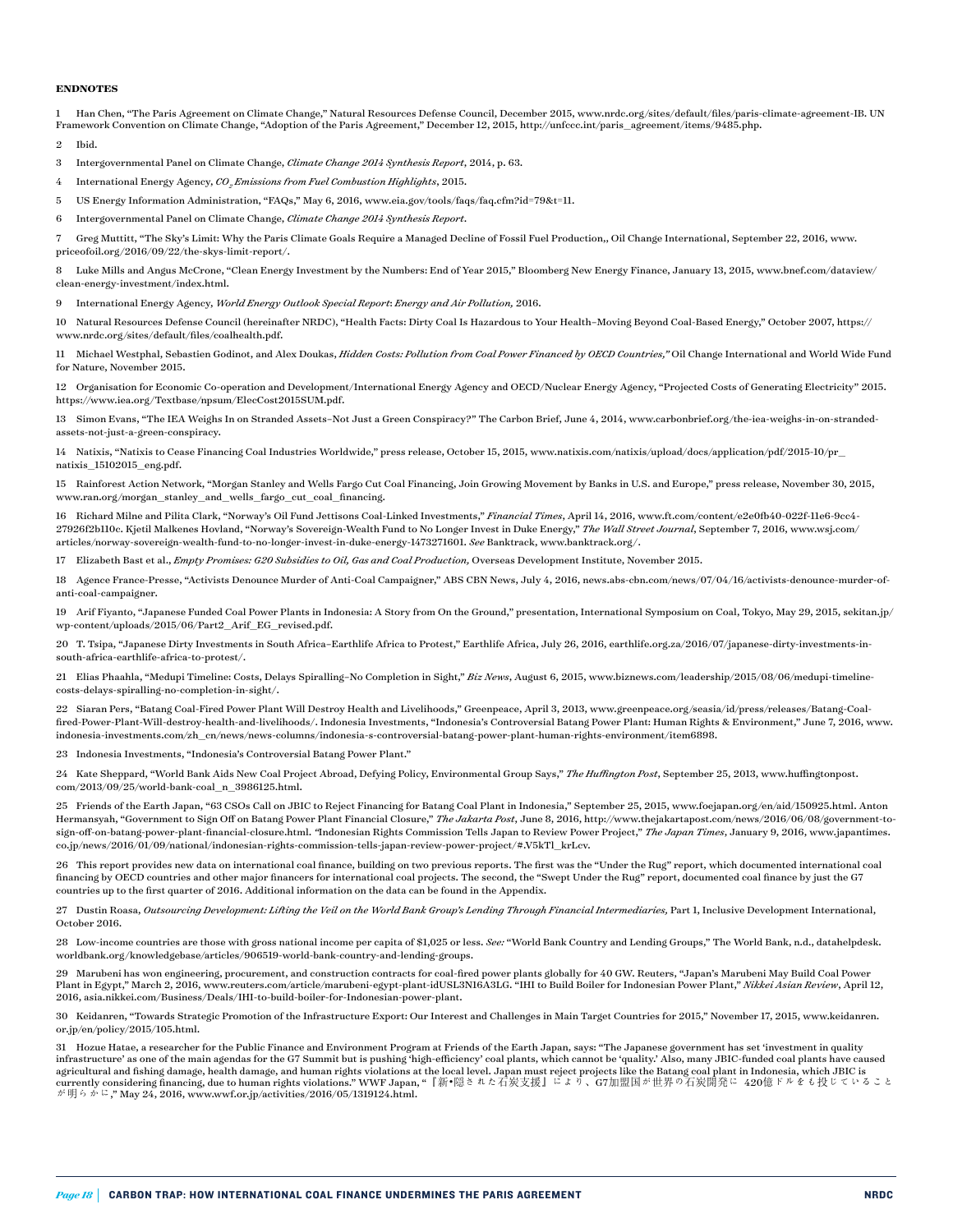"Japan Uses Climate Cash to Build Coal Plants in India, Bangladesh," *Aljazeera America*, March 24, 2015, america.aljazeera.com/articles/2015/3/25/Japan-coal-climate.html.

Lindee Wong, David de Jager, and Pieter van Breevoort, *The Incompatibility of High-Efficient Coal Technology with 2°C Scenarios*, Ecofys, April 2016 (updated July 2016).

Morgan Hervé-Mignucci and Xueying Wang, *Slowing the Growth of Coal Power Outside China: The Role of Chinese Finance*, Climate Policy Initiative, November 2015.

China National Development and Reform Commission, "国务院关于推进国际产能和装备制造合作的指导意见" 2015, wzs.ndrc.gov.cn/zcfg/201505/t20150521\_692778.html.

 Emissions Database for Global Atmospheric Research, "GHG Emissions Time Series 1990–2012 per Region/Country," accessed August 1, 2016, edgar.jrc.ec.europa.eu/overview. php?v=GHGts1990-2012.

 Annual emissions calculations are based on the total annual emissions according to the power plant size of projects approved from 2007 to the third quarter of 2016, as listed in the database. Pending emissions calculations are based on the power plant size of the coal projects currently being considered in each country.

Low-income countries are listed here: World Bank, "Data: Low Income," 2016, data.worldbank.org/income-level/LIC.

 Organisation for Economic Co-operation and Development (OECD), "Statement from Participants to the Arrangement on Officially Supported Export Credits," November 18, 2015, www.oecd.org/newsroom/statement-from-participants-to-the-arrangement-on-officially-supported-export-credits.htm.

Financial Times, "Japan Inc to Raise Investment in Asean Infrastructure," June 14, 2016, [www.ft.com/cms/s/3/343df91e-2cb7-11e6-bf8d-26294ad519fc.html?siteedition=intl](http://www.ft.com/cms/s/3/343df91e-2cb7-11e6-bf8d-26294ad519fc.html?siteedition=intl).

 Andiswa Maqutu, "Japan Body Open to Eskom for Funds and Technology," *Business Day,* February 10, 2016, www.businesslive.co.za/bd/companies/energy/2016-02-10-japanbody-open-to-eskom-for-funds-and-technology/. Aung Shin, "Coal Power Central to Gov't Energy Plans," *Myanmar Times*, February 8, 2016, www.mmtimes.com/index.php/ business/18859-coal-power-central-to-gov-t-energy-plans.html.

Lorenzo Piccio, "Coal or No Coal: A Balancing Act for MDBs," Devex, January 18, 2016, www.devex.com/news/coal-or-no-coal-a-balancing-act-for-mdbs-87610.

Dustin Roasa, *Outsourcing Development.* Lorenzo Piccio, "Coal or No Coal."

 The White House, "Fact Sheet: The United States and China Issue Joint Presidential Statement on Climate Change with New Domestic Policy Commitments and a Common Vision for an Ambitious Global Climate Agreement in Paris," press release, September 25, 2015, www.whitehouse.gov/the-press-office/2015/09/25/fact-sheet-united-states-andchina-issue-joint-presidential-statement.

David Fickling, "Coal's Stranded Assets," *Bloomberg Gadfly*, May 10, 2016, www.bloomberg.com/gadfly/articles/2016-05-10/coal-s-stranded-assets.

International Renewable Energy Agency, *Regional Expert Meetings on Climate Change and Enhanced Renewable Energy Deployment in Africa: Final Report*, June 2016.

Ibid.

 China Banking Regulatory Commission, "Notice of the CBRC on Issuing the Green Credit Guidelines," February 24, 2012, www.cbrc.gov.cn/EngdocView. do?docID=3CE646AB629B46B9B533B1D8D9FF8C4A.

 United Nations Environment Programme, "Renewable Energy Investments: Major Milestones Reached, New World Record Set," March 24, 2016, www.unep.org/newscentre/ Default.aspx?DocumentID=27068&ArticleID=36112.

United Nations Environment Programme, "Renewable Energy Investments."

Luke Mills and Angus McCrone, "Clean Energy Investment by the Numbers."

 Richard Keech, "In Australia, Wind Power Is Already Cheaper Than Fossil Fuels, and Solar Is Right Behind," Beyond Zero Emissions, February 10, 2013, bze.org.au/australiawind-power-already-cheaper-fossil-fuels-and-solar-right-behind-130211/.

 Mark Clifford, "Watch Out, Coal! Dubai Announces Plans for World's Lowest Cost Solar Plant," *Forbes*, June 29, 2016, www.forbes.com/sites/mclifford/2016/06/29/cheaperthan-coal-dubai-to-build-worlds-lowest-cost-solar-plant/#52ece8ac2a34.

 Ed King, "Solar Is Now Cheaper Than Coal, Says India Energy Minister," *Climate Home*, April 18, 2016, www.climatechangenews.com/2016/04/18/solar-is-now-cheaper-thancoal-says-india-energy-minister/.

 Jeffrey Barbee, "How Renewable Energy in South Africa Is Quietly Stealing a March on Coal," *The Guardian*, June 1, 2015, www.theguardian.com/environment/2015/jun/01/ how-renewable-energy-in-south-africa-is-quietly-stealing-a-march-on-coal.

 Overseas Private Investment Corporation, "Buchanan Renewables (Monrovia) Power, Inc.," accessed August 1, 2016, [www.opic.gov/sites/default/files/docs/buchanan\\_](http://www.opic.gov/sites/default/files/docs/buchanan_renewables_monrovia_power_inc_nc.pdf) [renewables\\_monrovia\\_power\\_inc\\_nc.pdf](http://www.opic.gov/sites/default/files/docs/buchanan_renewables_monrovia_power_inc_nc.pdf). Overseas Private Investment Corporation, "Renewable Resources," accessed August 1, 2016, www.opic.gov/opic-action/renewableresources.

 At the time of publication, US Ex-Im was still considering a coal project in Vietnam. Export-Import Bank of the United States, "Pending Transactions for Environmental Category A and B Projects," accessed August 1, 2016, www.exim.gov/policies/ex-im-bank-and-the-environment/pending-transactions.

 Overseas Private Investment Corporation, "How OPIC Is Advancing the Use of Renewable Energy Around the World," October 20, 2015, www.opic.gov/blog/impact-investing/ how-opic-is-advancing-the-use-of-renewable-energy-around-the-world.

 Climate Scope, "Vietnam," accessed August 1, 2016, global-climatescope.org/en/country/vietnam/#/details. Climate Scope, "India," accessed August 1, 2016, globalclimatescope.org/en/country/india/#/details.

Climate Scope, "Asia," accessed August 1, 2016, global-climatescope.org/en/region/asia/.

 NRDC, Oil Change International, and Worldwide Fund for Nature, "Under the Rug: How Governments and International Institutions Are Hiding Billions in Support to the Coal Industry," June 2015, priceofoil.org/2015/06/02/rug-governments-international-institutions-hiding-billions-support-coal-industry/.

Dustin Roasa, *Outsourcing Development*.

Oil Change International, *World Bank Acceleration Coal Development in Indonesia*, September 2013.